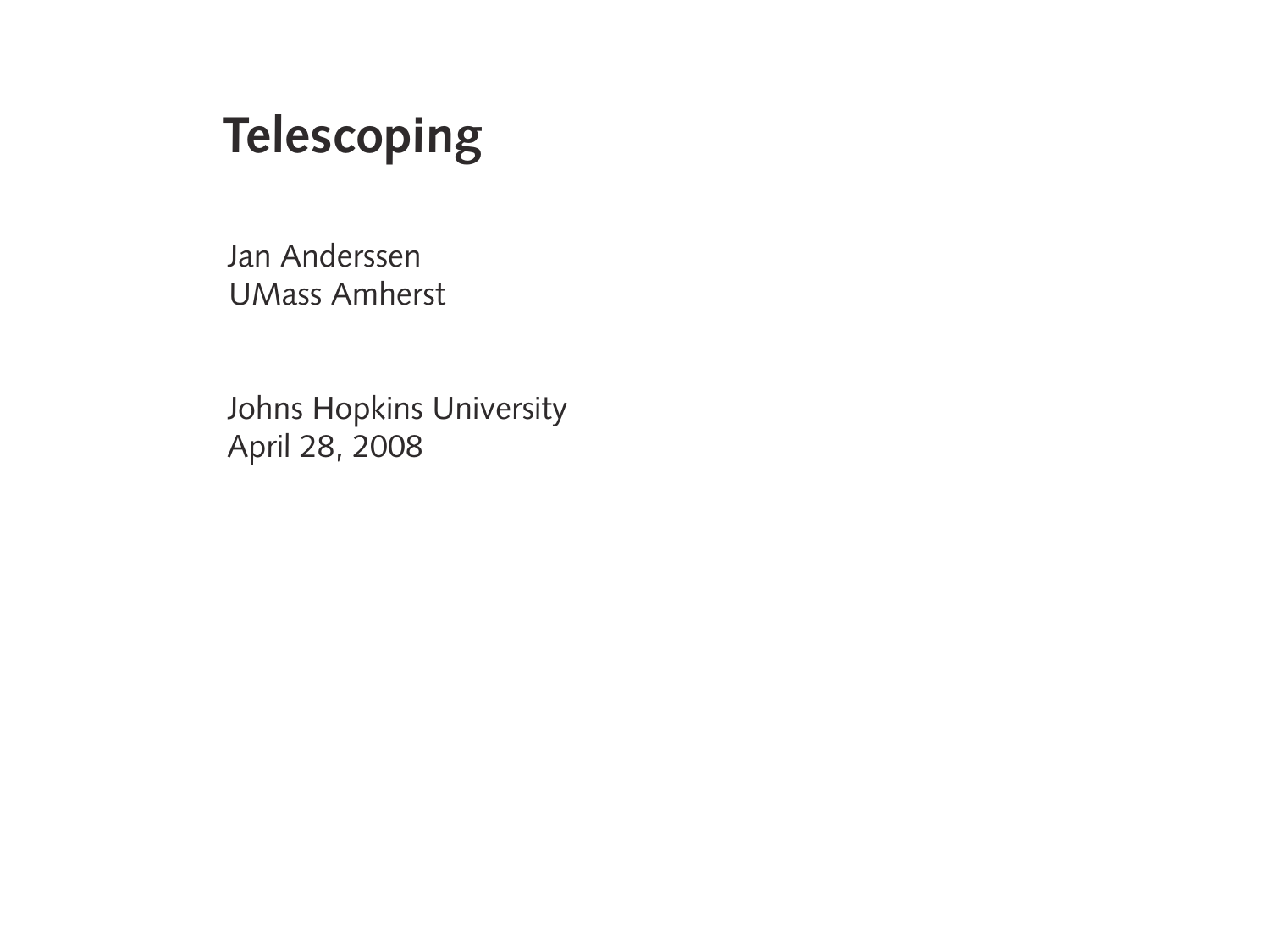# **Telescoping**

Every dog came in. #It was a border collie.

 Every degree candidate walked to the stage. He took his diploma from the Dean and returned to his seat.

*Partee, in Roberts 1987*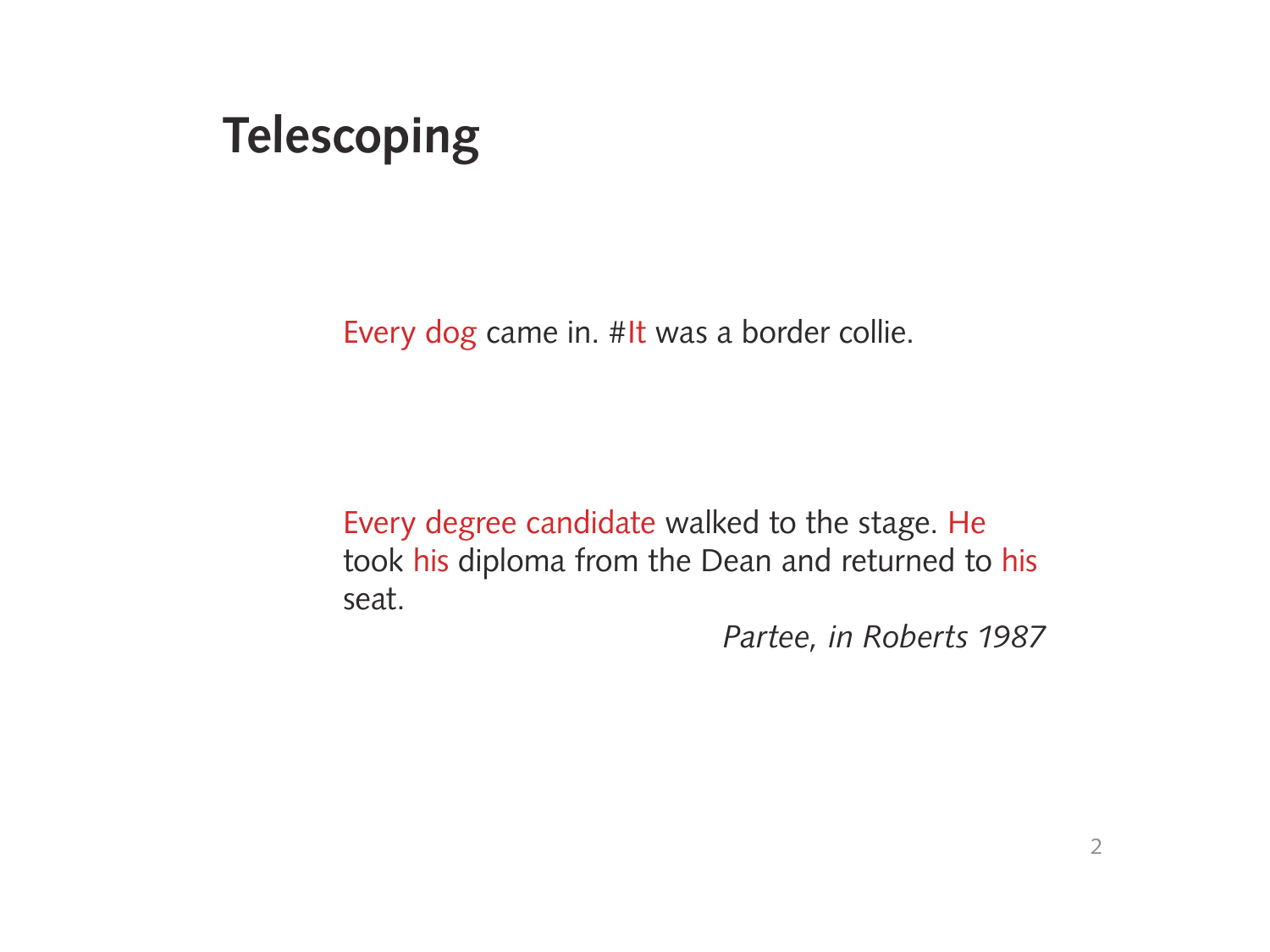# **Existential and Universal**

*Russell* indefinite "a": existential quantification *(among others)*

> A cat chased Molly, and a cat chased Miles  $\sqrt{2}$





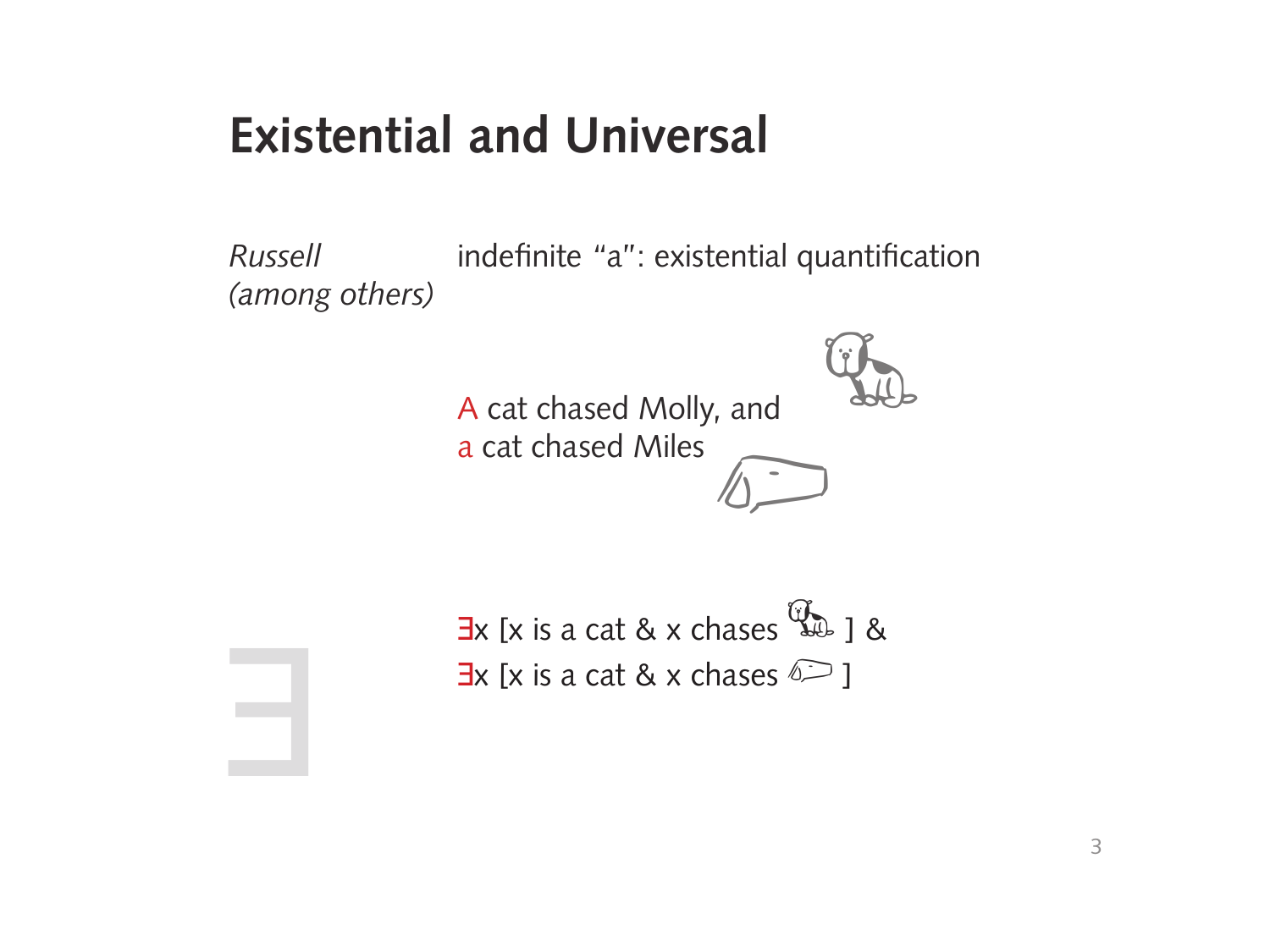# **Existential and Universal**

*Russell* universal "every": universal quantification *(among others)*



 $\forall$ x [x is a cat → x likes  $\Im$ ]

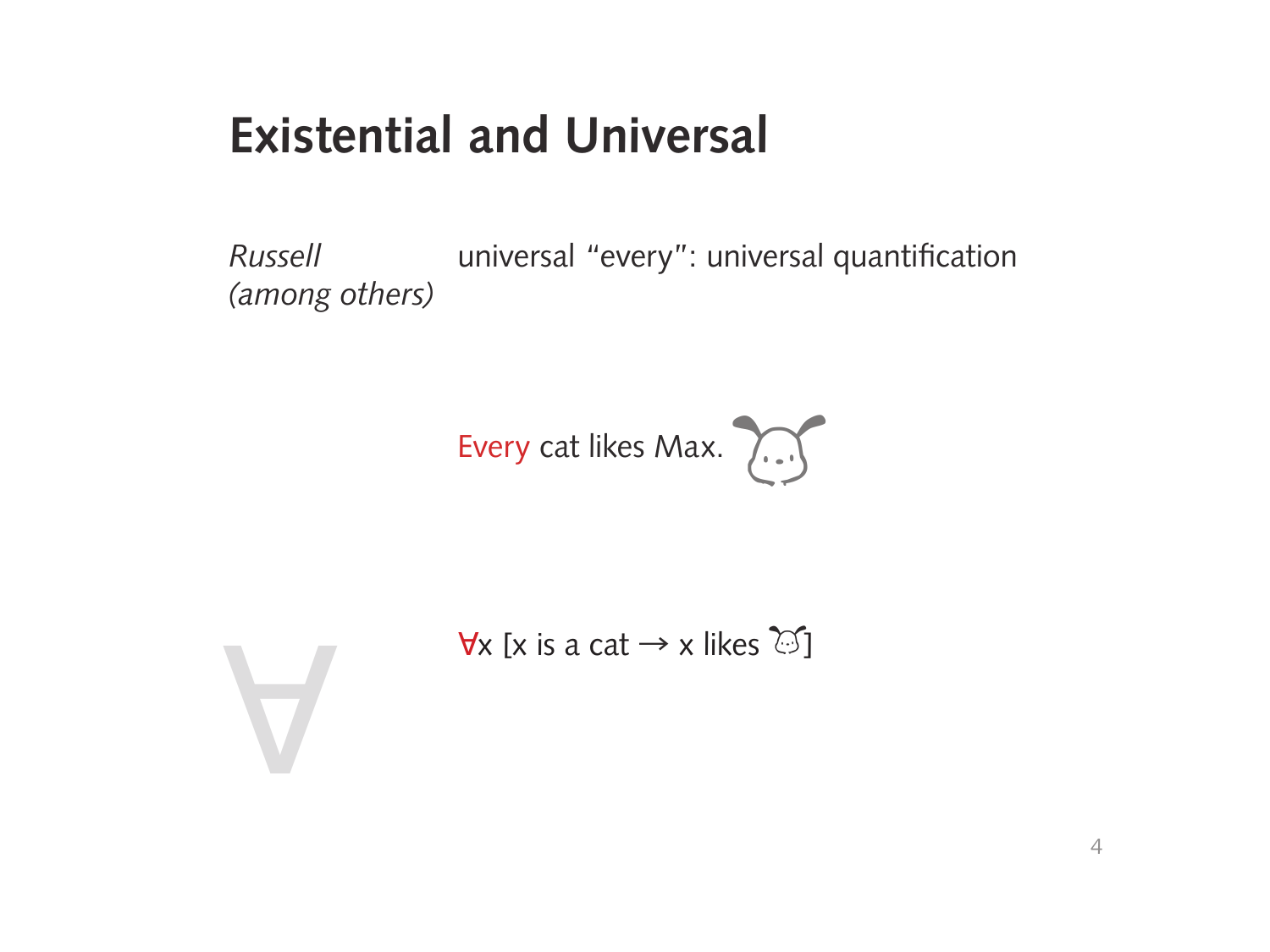### **Quantification and co-variation**

Every dog ate its food.



 Max ate Max's food, Molly ate Molly's food, and Miles ate Miles' food.

(≠ Every dog ate every dog's food.)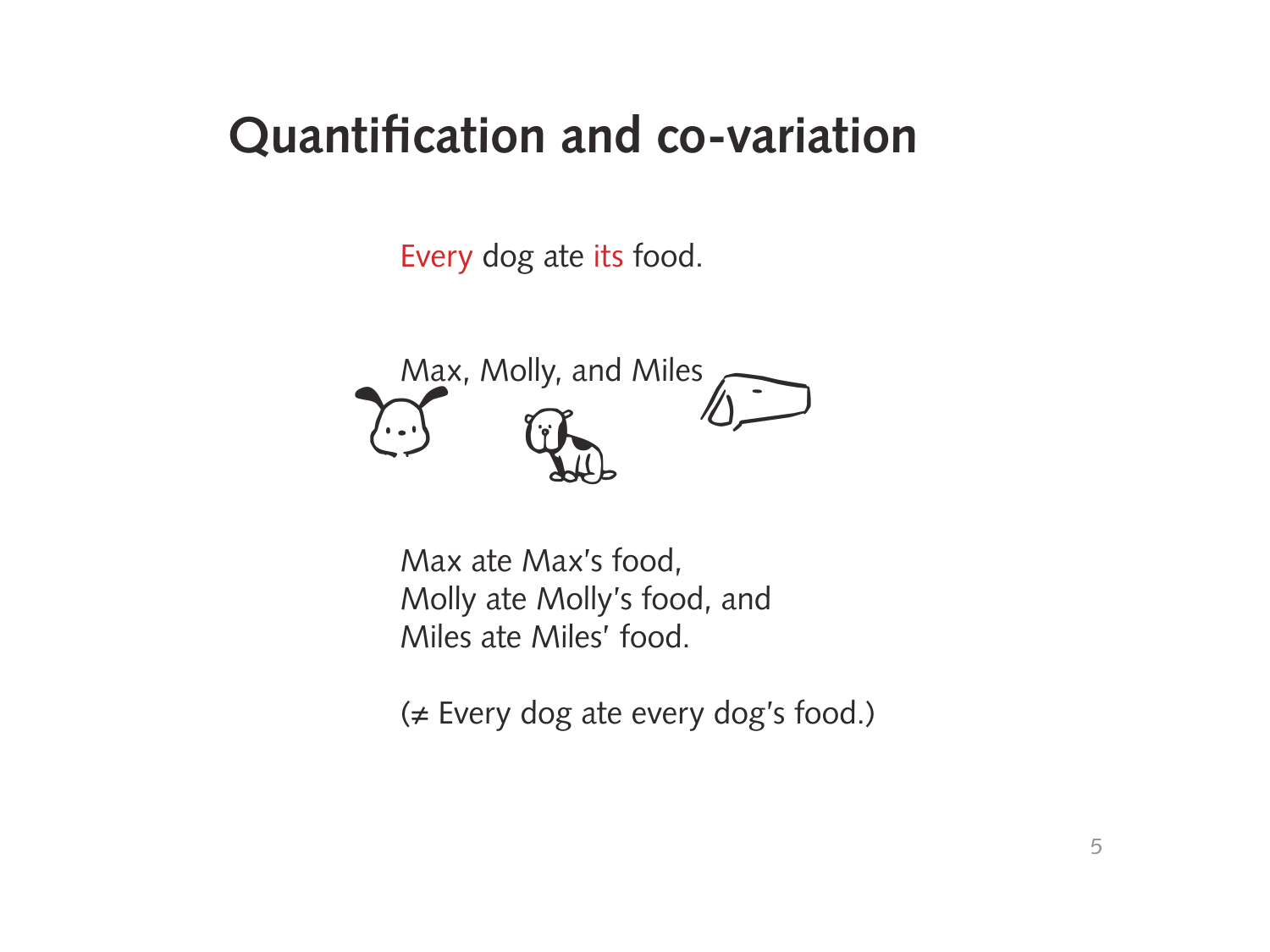### **Bound Pronouns**

Every dog ate its food.

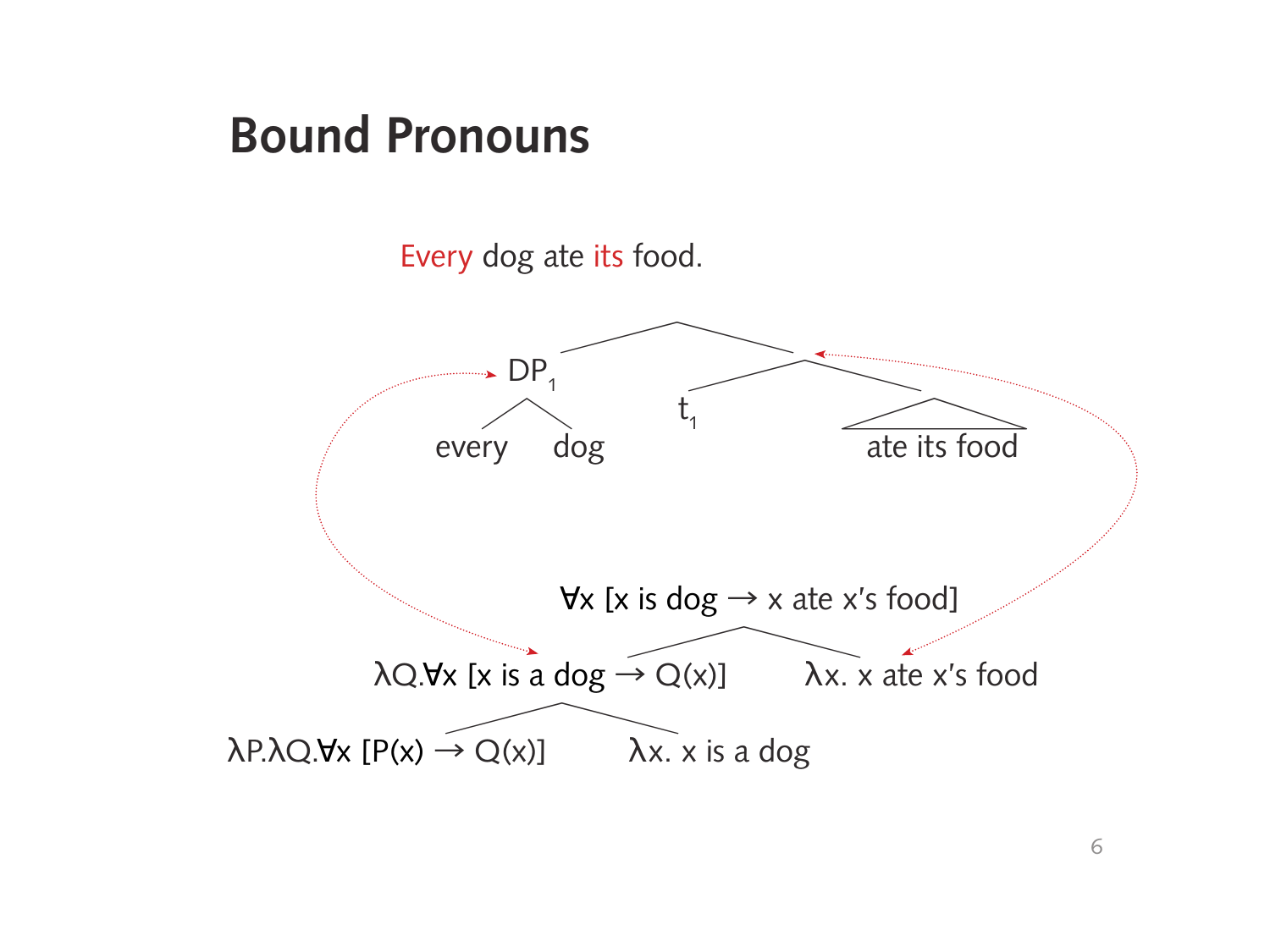### **Bound Pronouns**

Every dog ate its food.

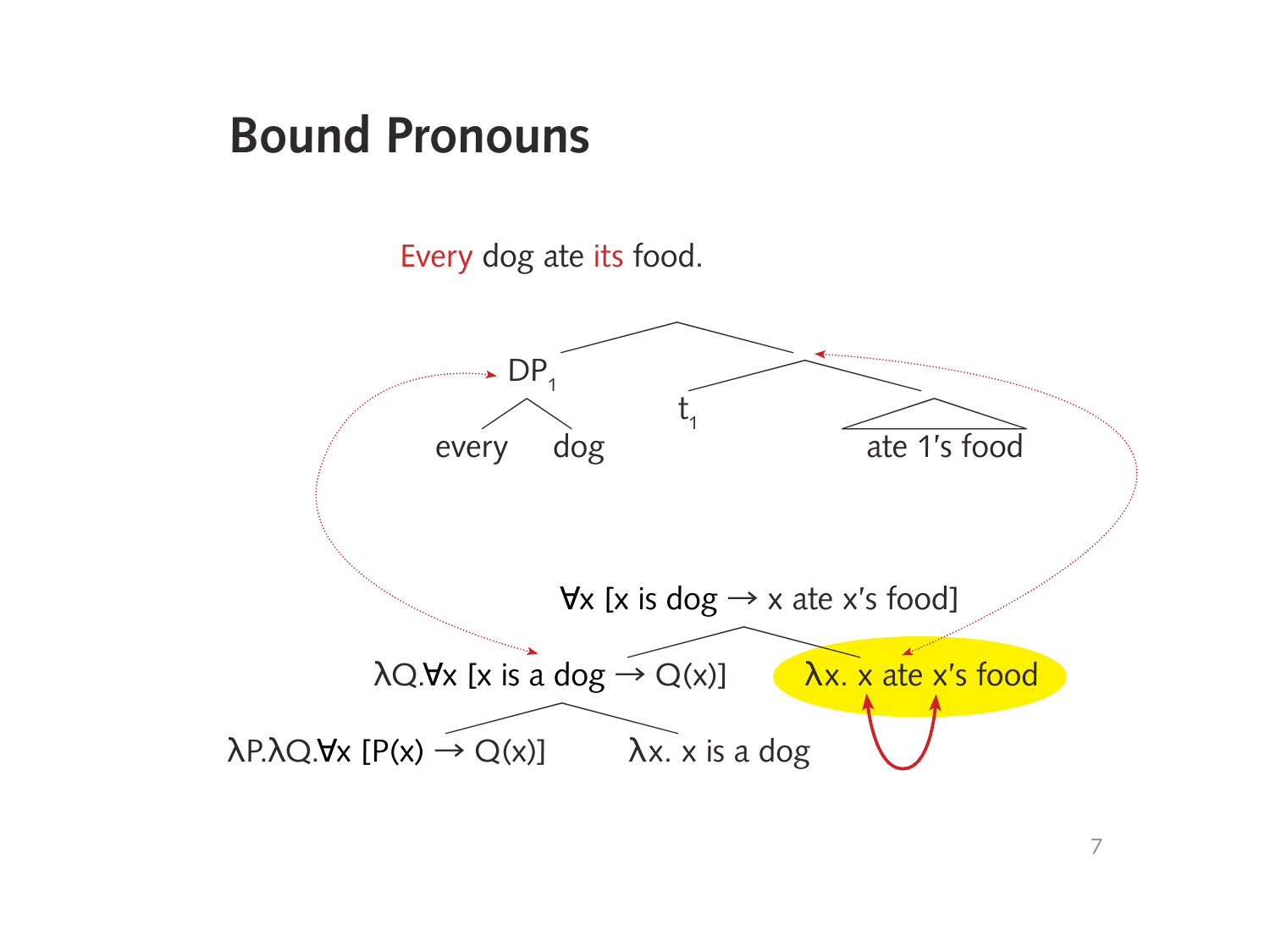

 strict: Miles and Max ate Miles' food. sloppy: Miles ate Miles' food, Max ate Max's food.

 $\lambda x$ . x ate  $\mathbb{Z}$ 's food λx. x ate x's food

strict:  $\lambda x.x$  ate  $\mathbb{Z}$ 's food ( $\mathbb{Z}$ ) &  $\lambda$ x.x ate  $\mathbb{Z}$ 's food ( $\mathbb{G}$ ) sloppy:  $\lambda x \times \lambda x$  ate x's food ( $\ell$ ) &  $\lambda x \times$  ate x's food  $(\odot)$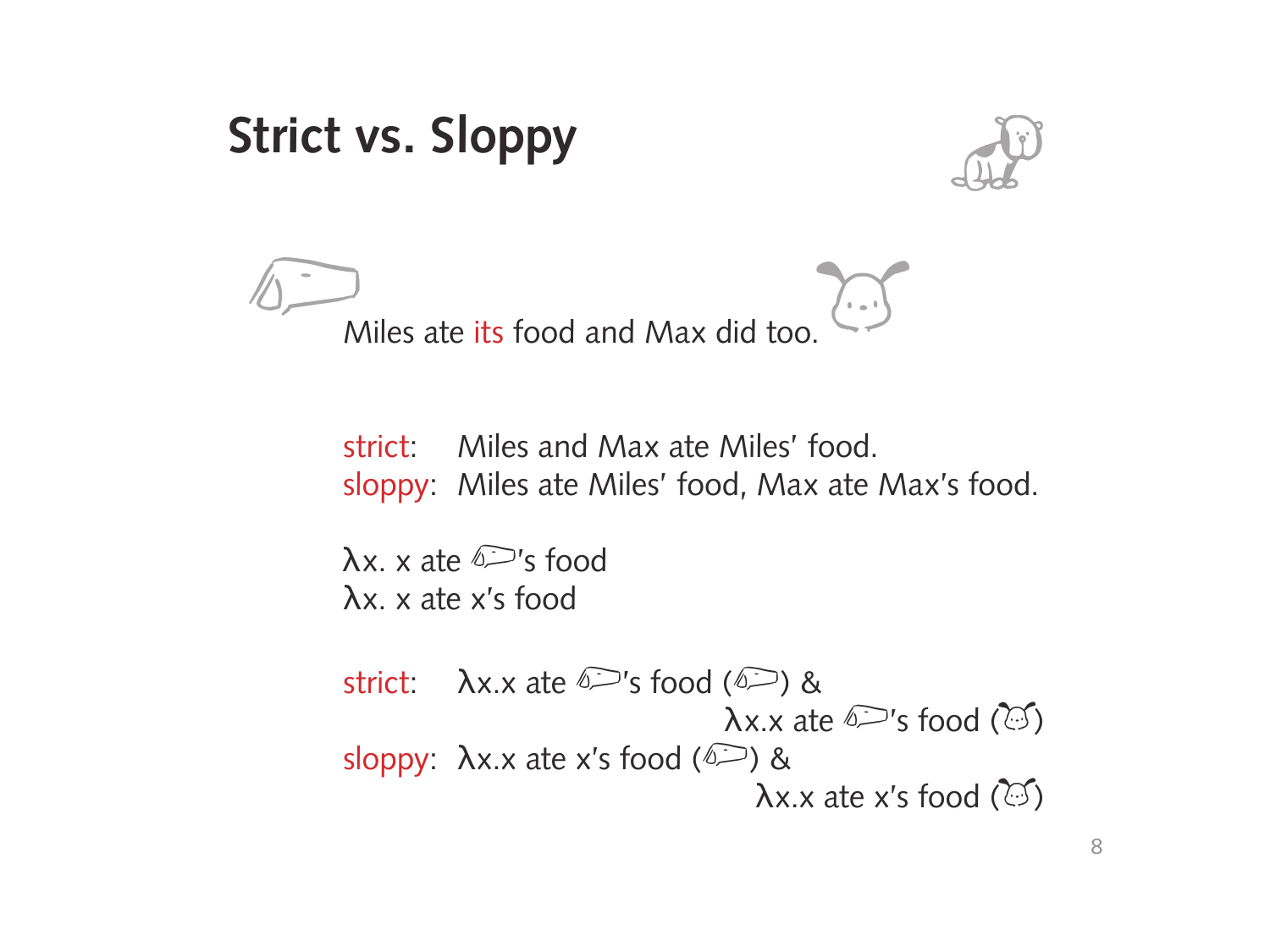### **D-type pronouns**

**Evans** Few congressmen admire Kennedy. They are very junior.

> Few  $x \in \text{congressionen}(x)$  [ admire(x,k) & junior (x) ] Few x [ congressmen(x) & admire(x,k) ] [ junior (x) ]

Few congressmen admire Kennedy. The congressmen who admire Kennedy are very junior.

*Elbourne* definite article + elided NP = pronounced as a pronoun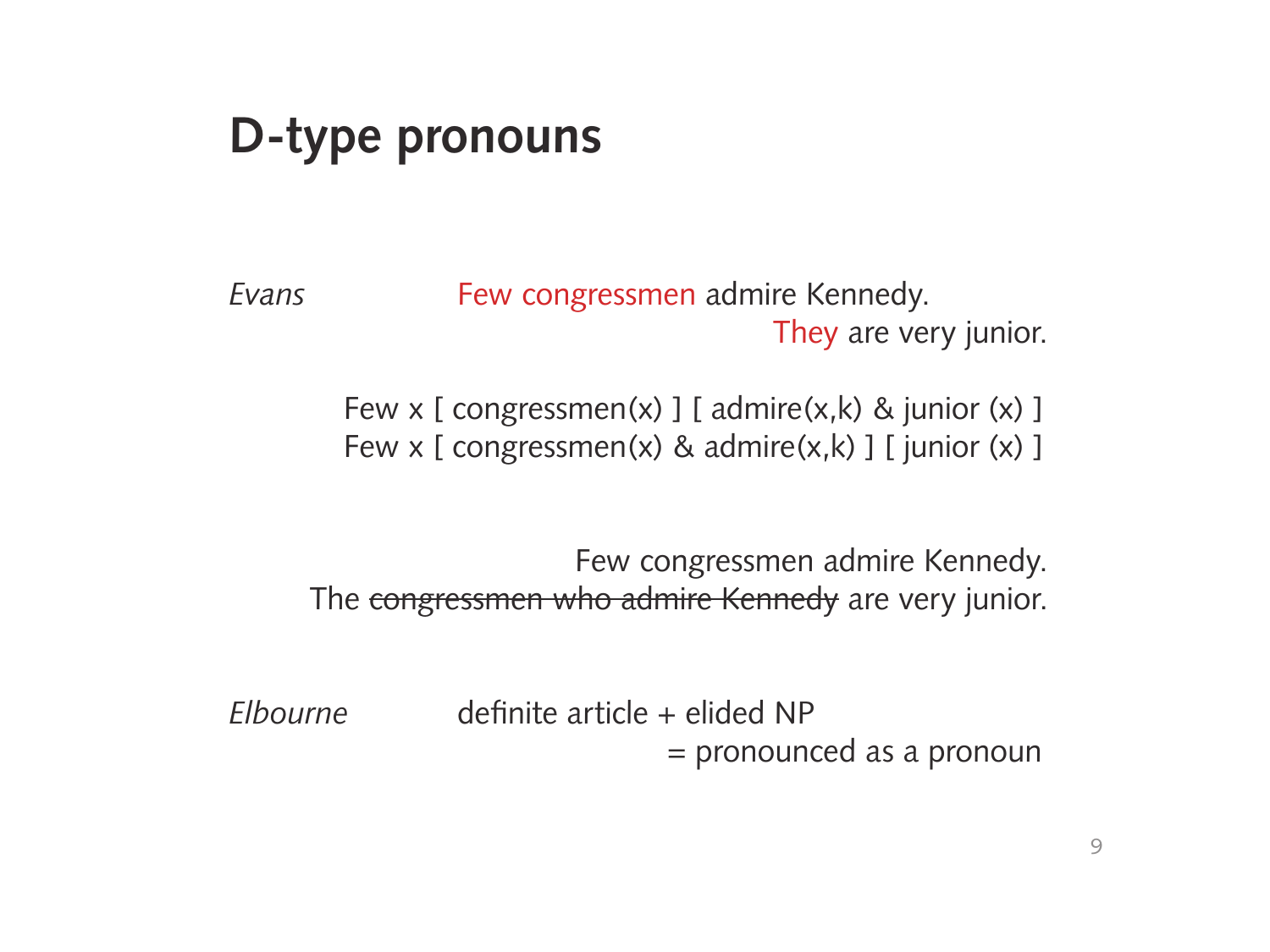#### **Bound Pronouns**

 Every dog ate its food.  $\forall x$  [x is dog  $\rightarrow$  x ate x's food]

 Every dog came in.  $\forall x$  [x is dog  $\rightarrow x$  came in] #It was a border collie. x was a border collie

∀x [x is dog → [x came in & x was a border collie ]]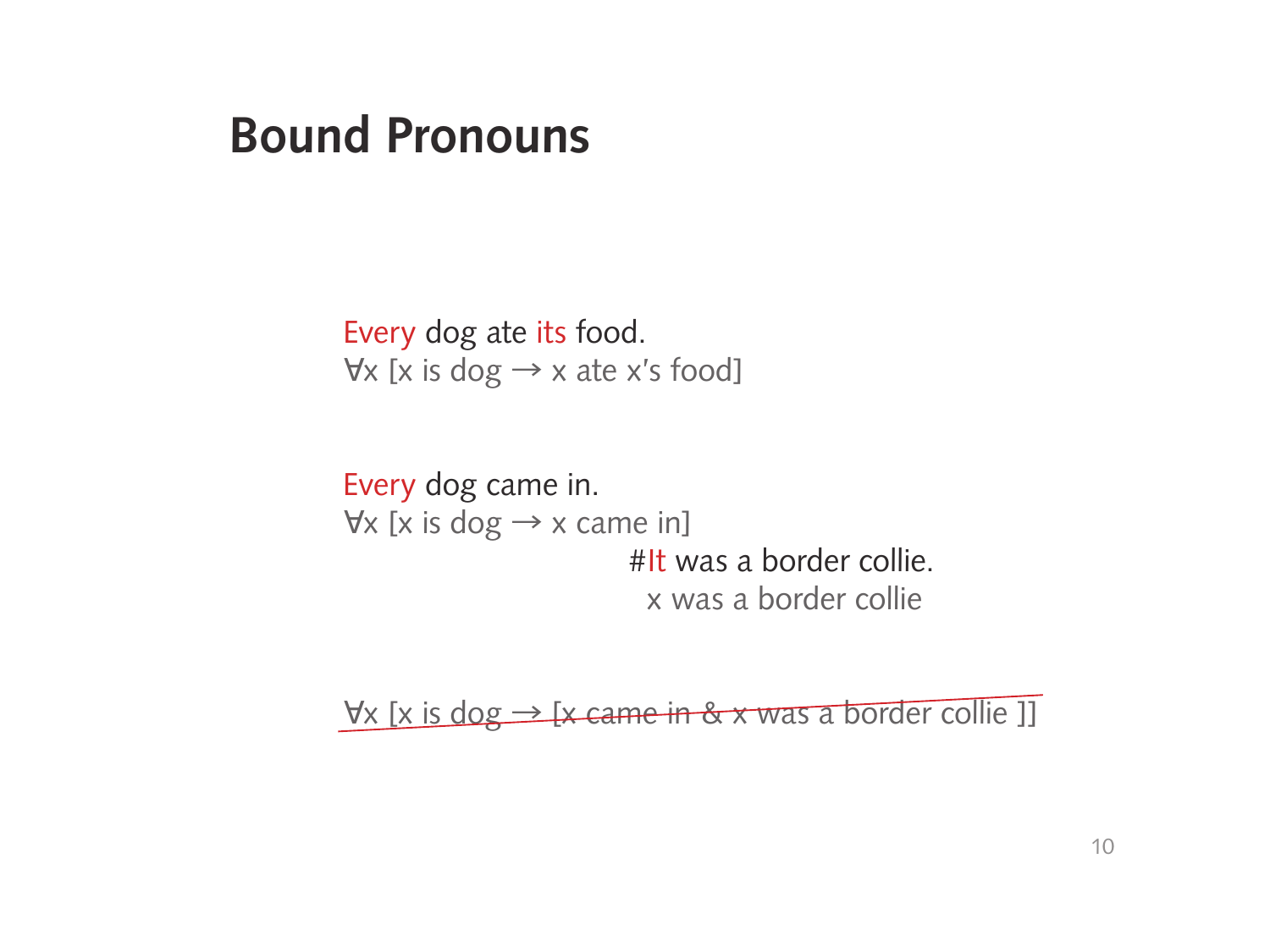#### **Bound Pronouns**

 A dog ate its food. ∃x [x is dog & x ate x's food]

 A dog came in. ∃x [x is dog & x came in] It was a border collie. x was a border collie

∃x [x is dog & x came in & x was a border collie ]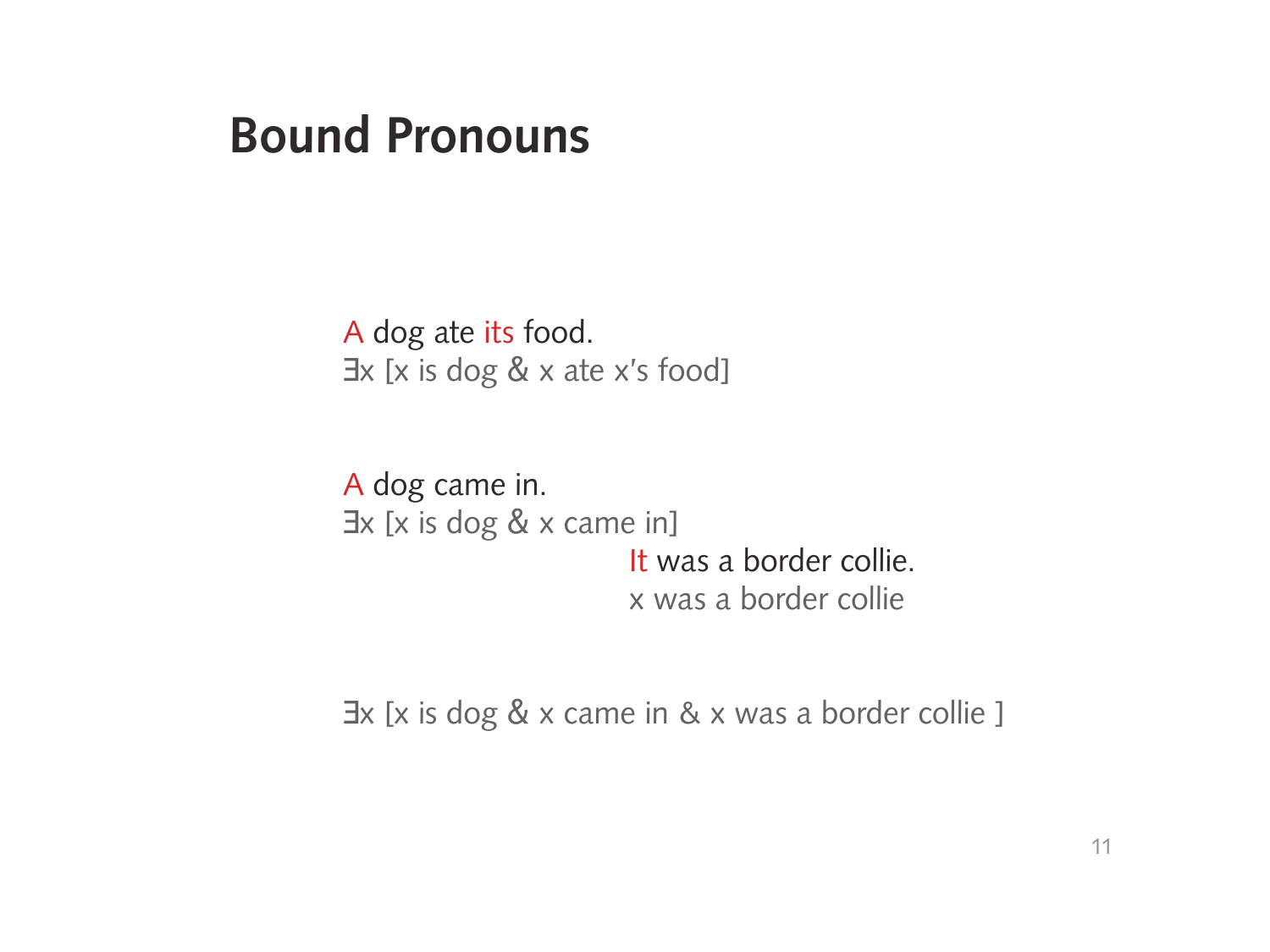#### **Dynamic Semantics**

A dog came in. It lay down under the table.

*Kamp, Heim*

 the indefinite introduces a variable, but is not the source of the quantificational force

*Groenendijk & Stokhof (a.o.)*

 the indefinite introduces existential quantification, but variable bindings can be passed on if sentences are connected dynamically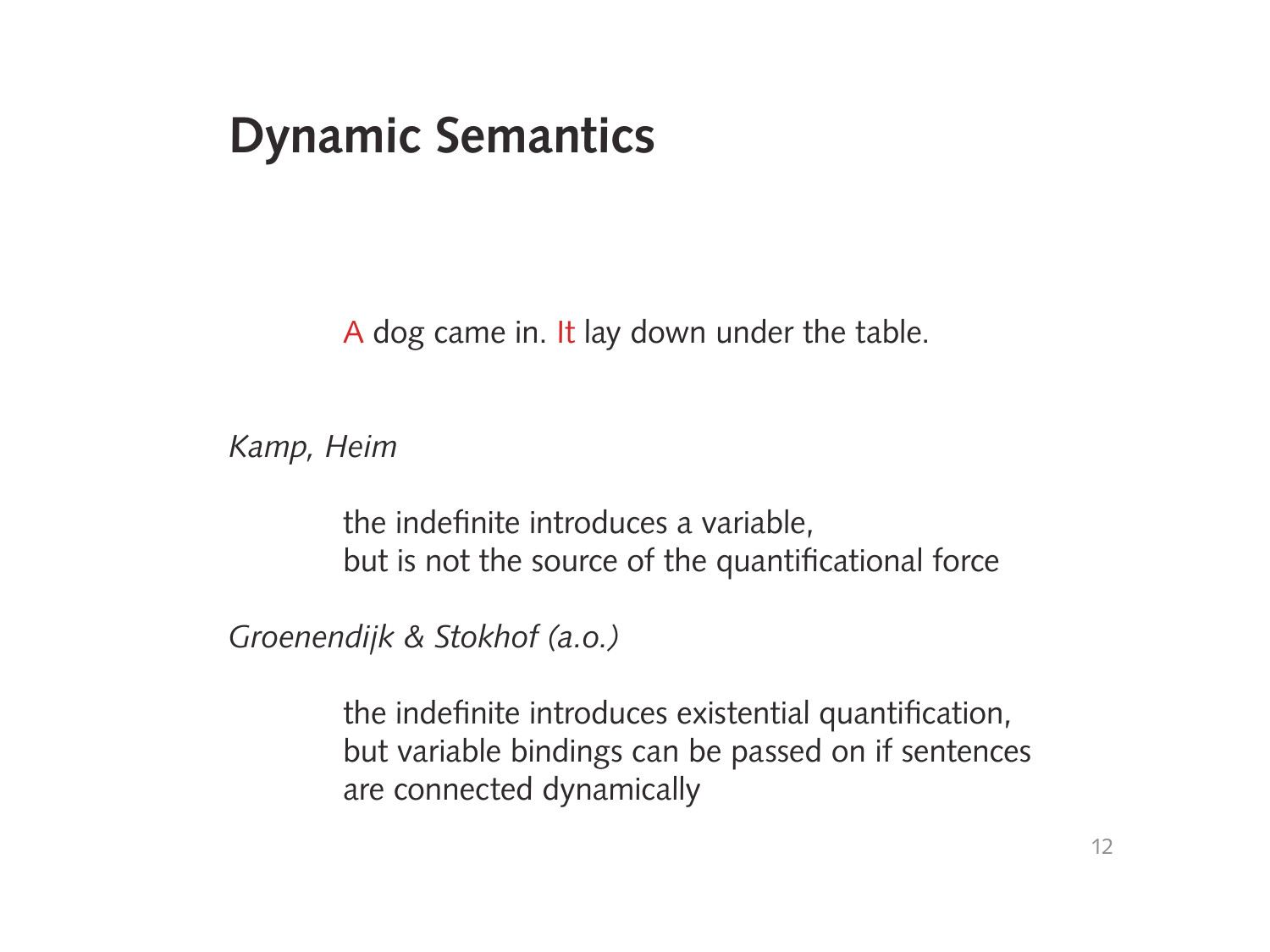#### **Dynamic Semantics**

A dog came in. It lay down under the table.

 deriving ∃x [x is dog & x came in & x lay down ]

 from ∃x [x is dog & x came in] & x lay down

the 'dynamic strategy'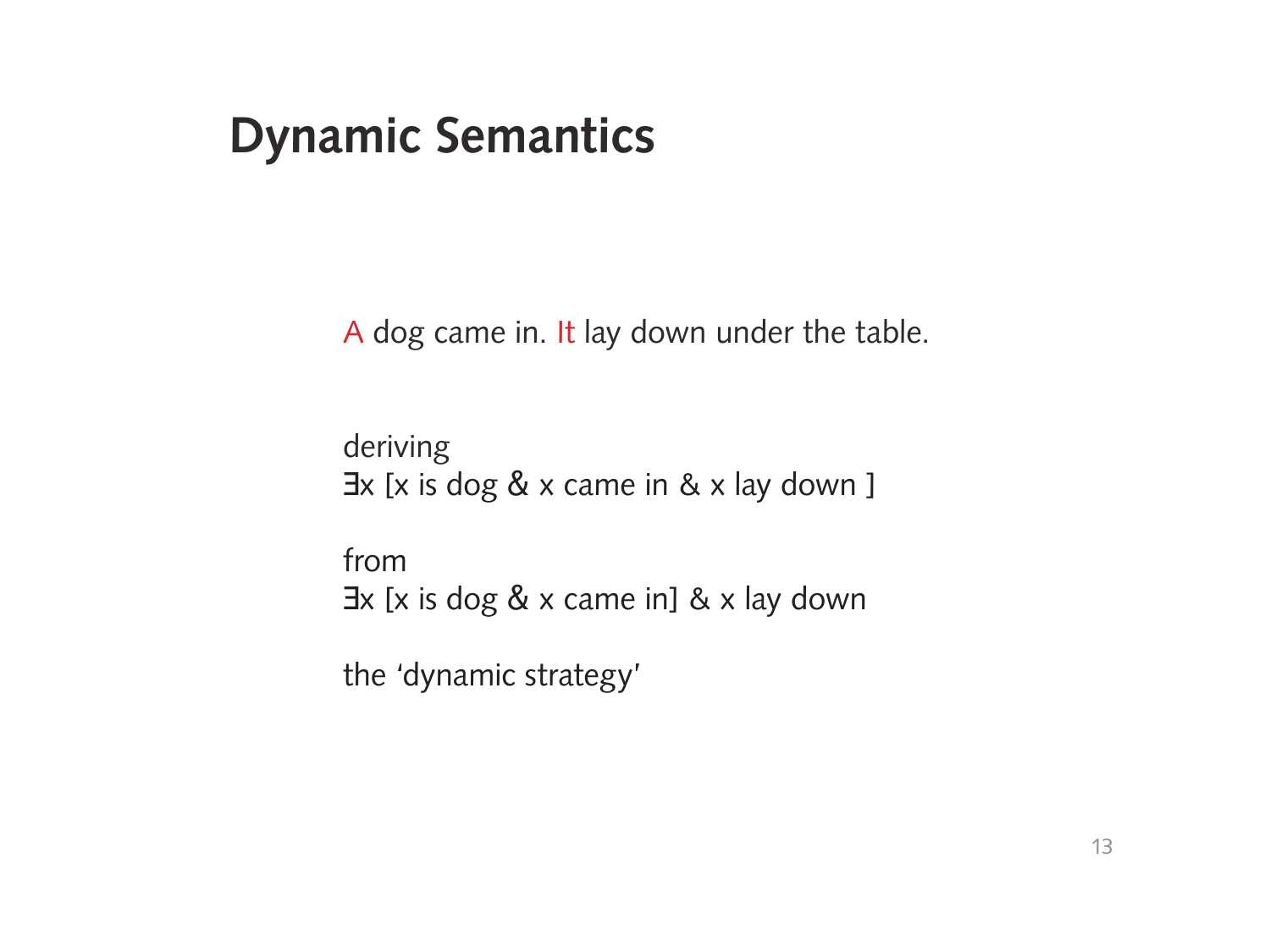# **Telescoping**

 Each degree candidate walked to the stage. He took his diploma from the Dean and returned to his seat. (Partee, in Roberts 1987)

 Each student in the syntax class was accused of cheating on the exam, and he was reprimanded by the Dean.

 # Each student in the syntax class was accused of cheating on the exam, and he had a PhD in astrophysics. (Fodor and Sag 1982)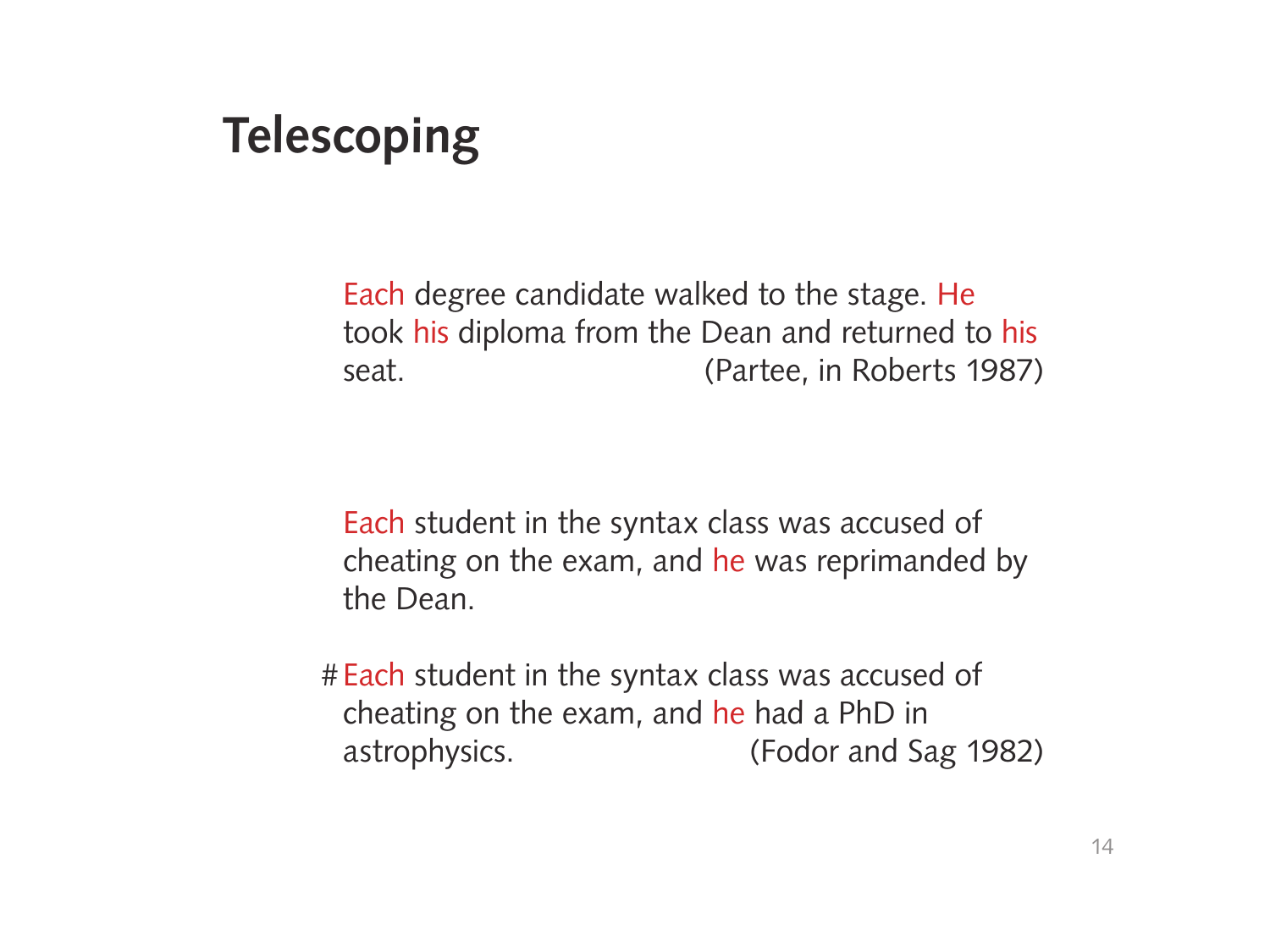# **Questions**

· What is responsible for the contrast?

 Each degree candidate walked to the stage. He took his diploma from the Dean and returned to his seat.

Every dog came in. #It was a border collie.

*non-accidentality*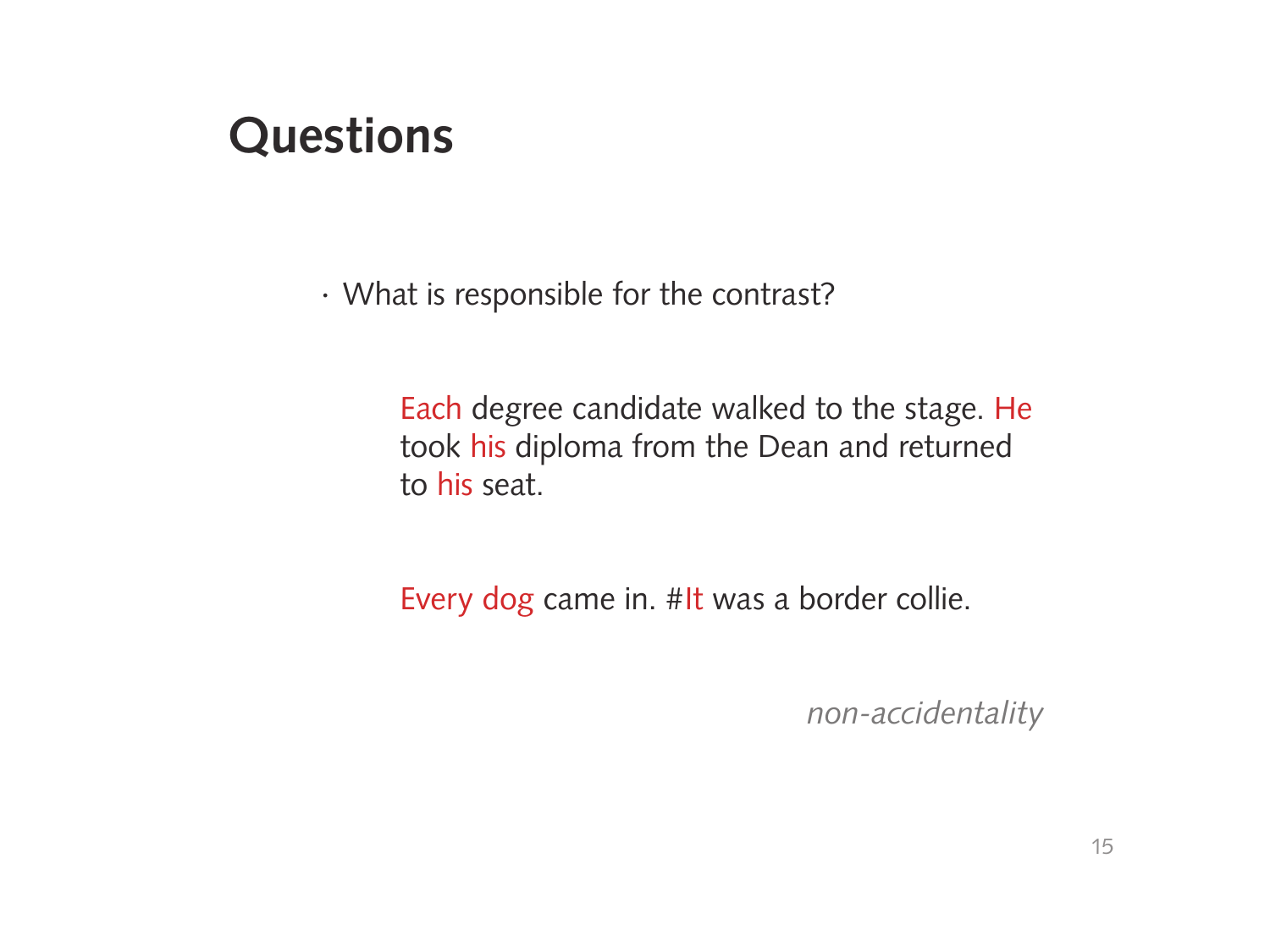# **Questions**

· What is responsible for the contrast?

· What could an account look like?

 Do these cases show that we need a dynamic account for the universal quantifier?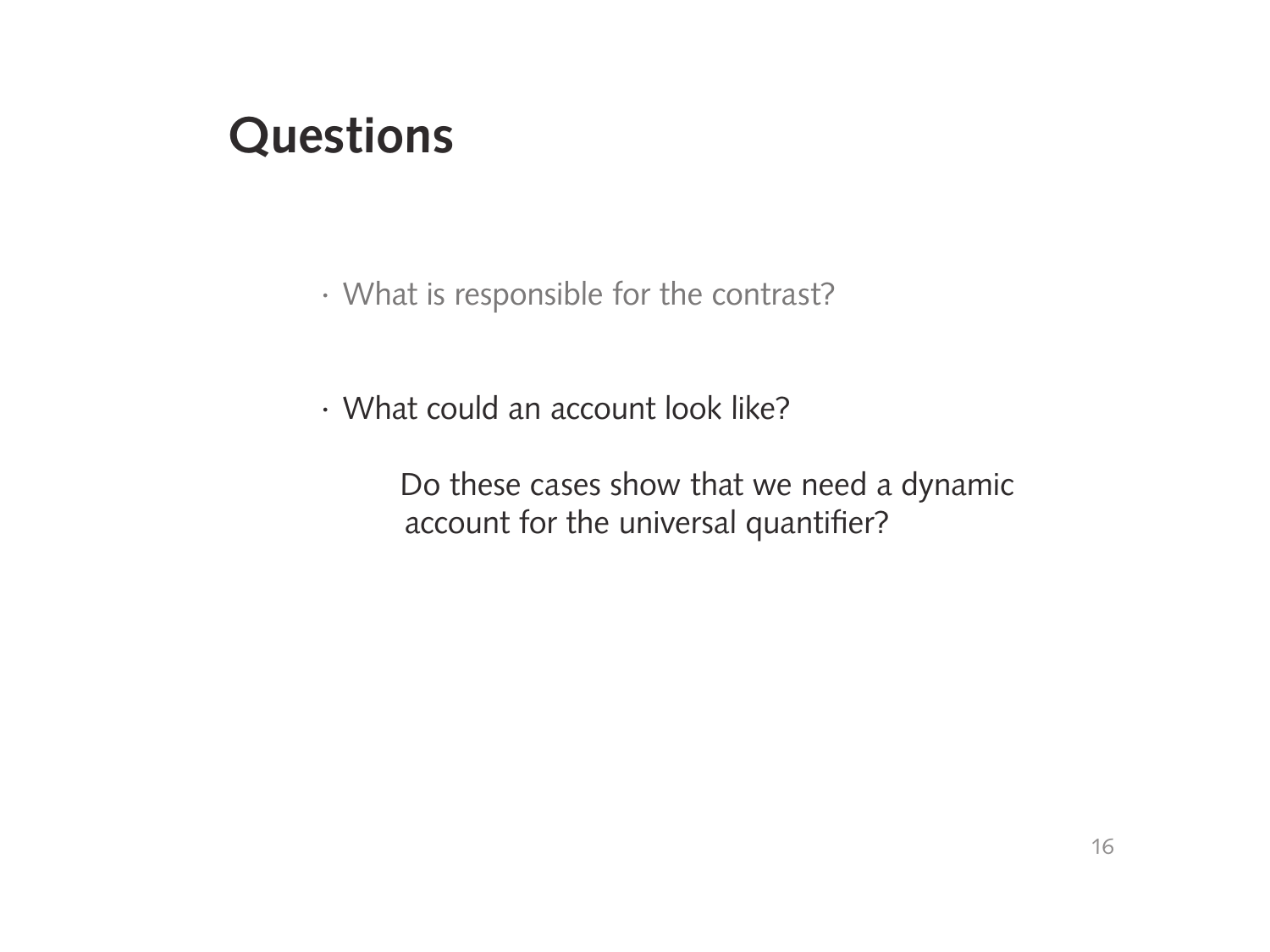# **The lifespan of a discourse referent**

*Karttunen* Bill has a car. It is black. Bill doesn't have a car. #It is black.

> You must send a letter to your parents. #They are expecting it.

> You must write a letter to your parents and mail it right away.

#They are expecting it.

 The lifespan of discourse referents intro duced by idefinites in the scope of other operators is limited to that operator's scope.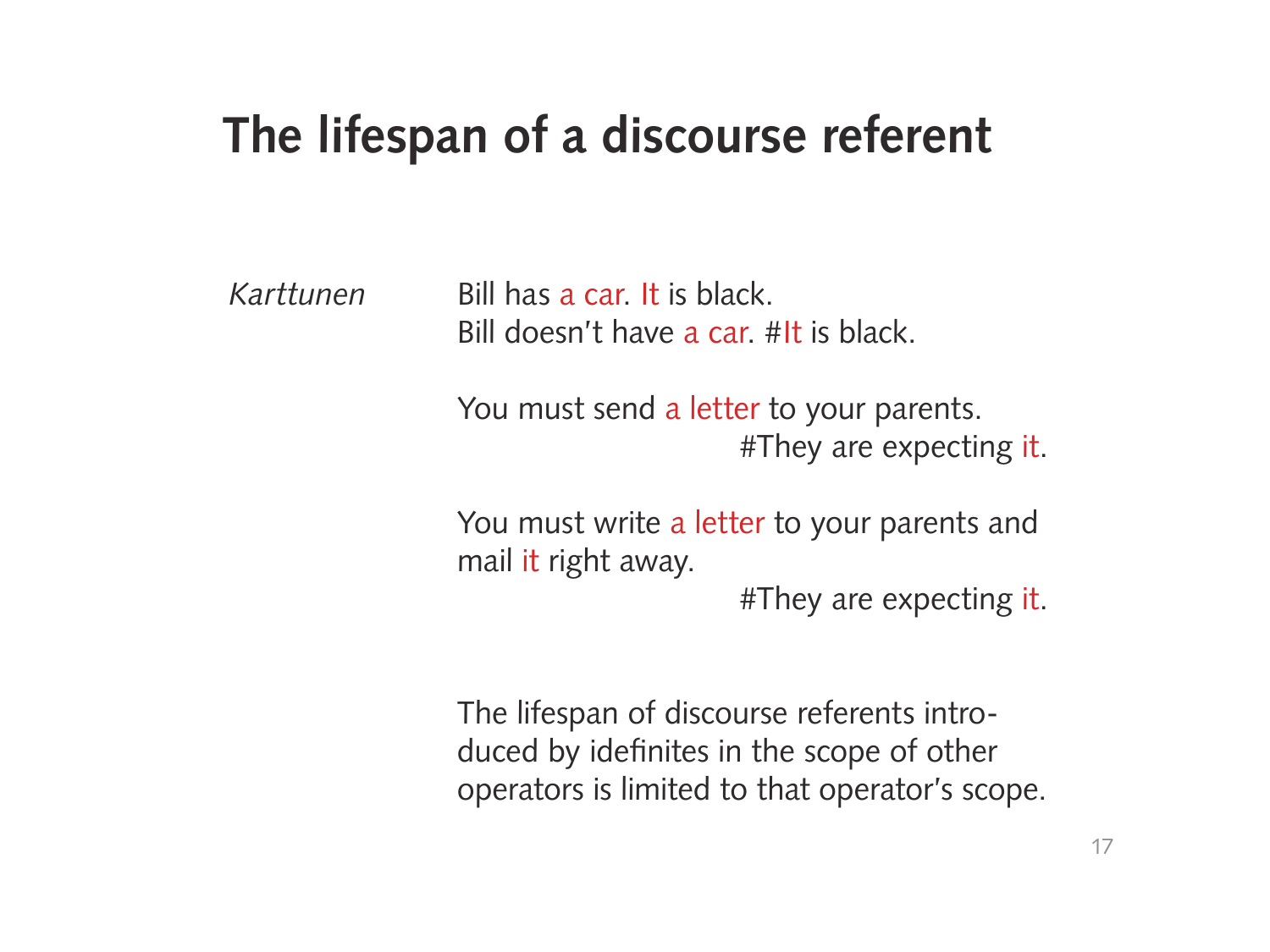# **A quick note on**

 You must send a certain letter that you will receive from the Dean today to your parents.

They are expecting it

**Ex** [x is a letter & Nec [ you send x to parents ]]

 Here, we're concerned with the *de dicto* readings, where the indefinite is under the scope of the modal.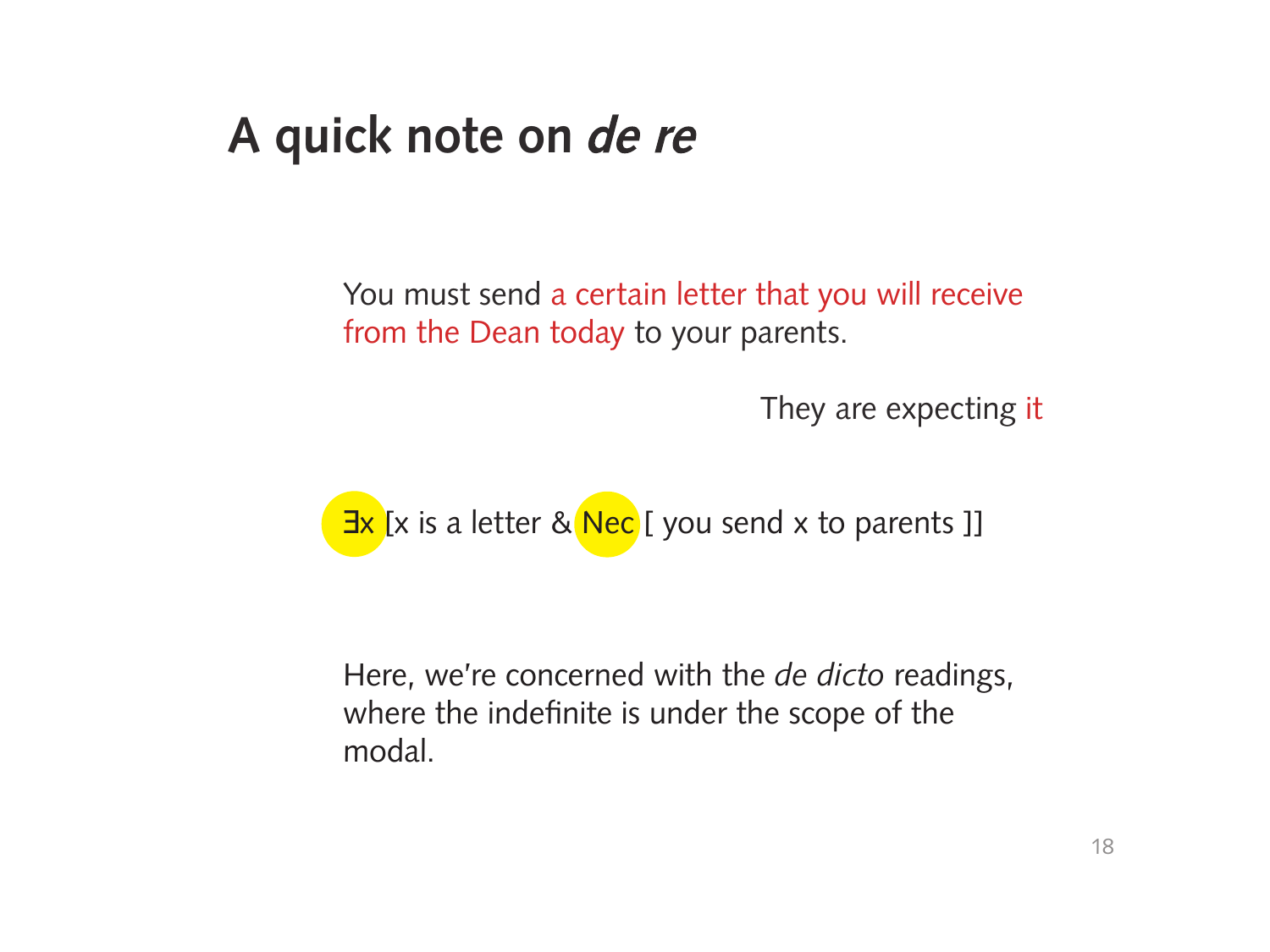# **Extending the lifespan**

*Karttunen* Mary wants to marry a rich man. #He is a banker. He must be a banker.

> Harvey courts a girl at every convention. #She is very pretty. She is usually very pretty.

*Sells* Lea sometimes brings a man to the dance. He always seems very uncomfortable.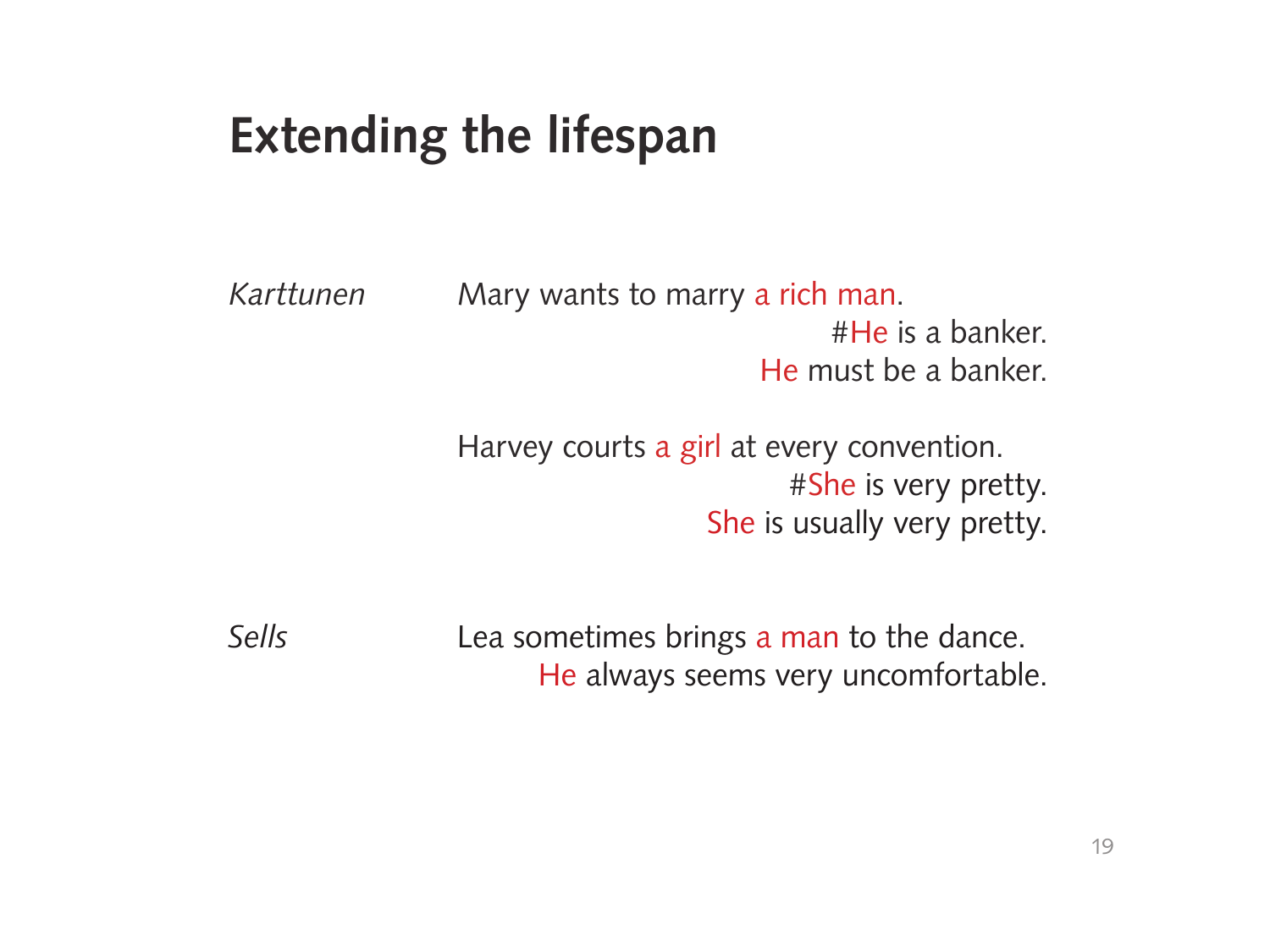# **Extending the lifespan**

*Roberts* A wolf might come in. It would eat you first.

> A subsequent operator can expand the lifespan of "short-term" discourse referents.

> > #It always eats you first. #It will eat you first.

 Not any operator will do. There is a "compatibility requirement."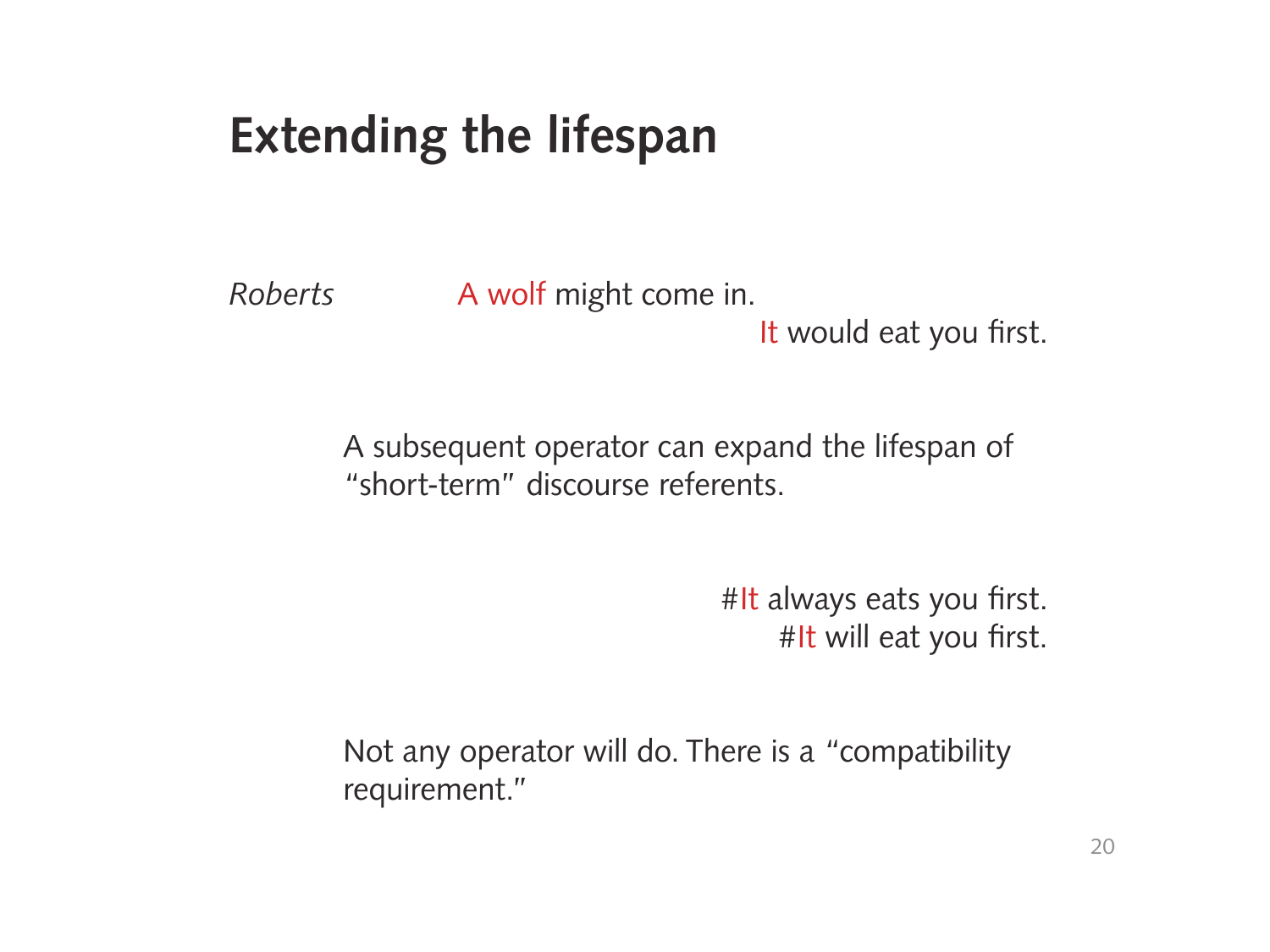## **Telescoping and regularities**

*Sells Every chess set* comes with a spare pawn. It is taped to *the top of the box*.

> If this piece of scrap metal were a spare pawn, it'd be taped to the top of the box.

*BNC* The menopause is a natural event in every woman's life. It marks the end of her periods and her capacity to bear children.

> If I were a woman, the menopause would be a natural event in my life …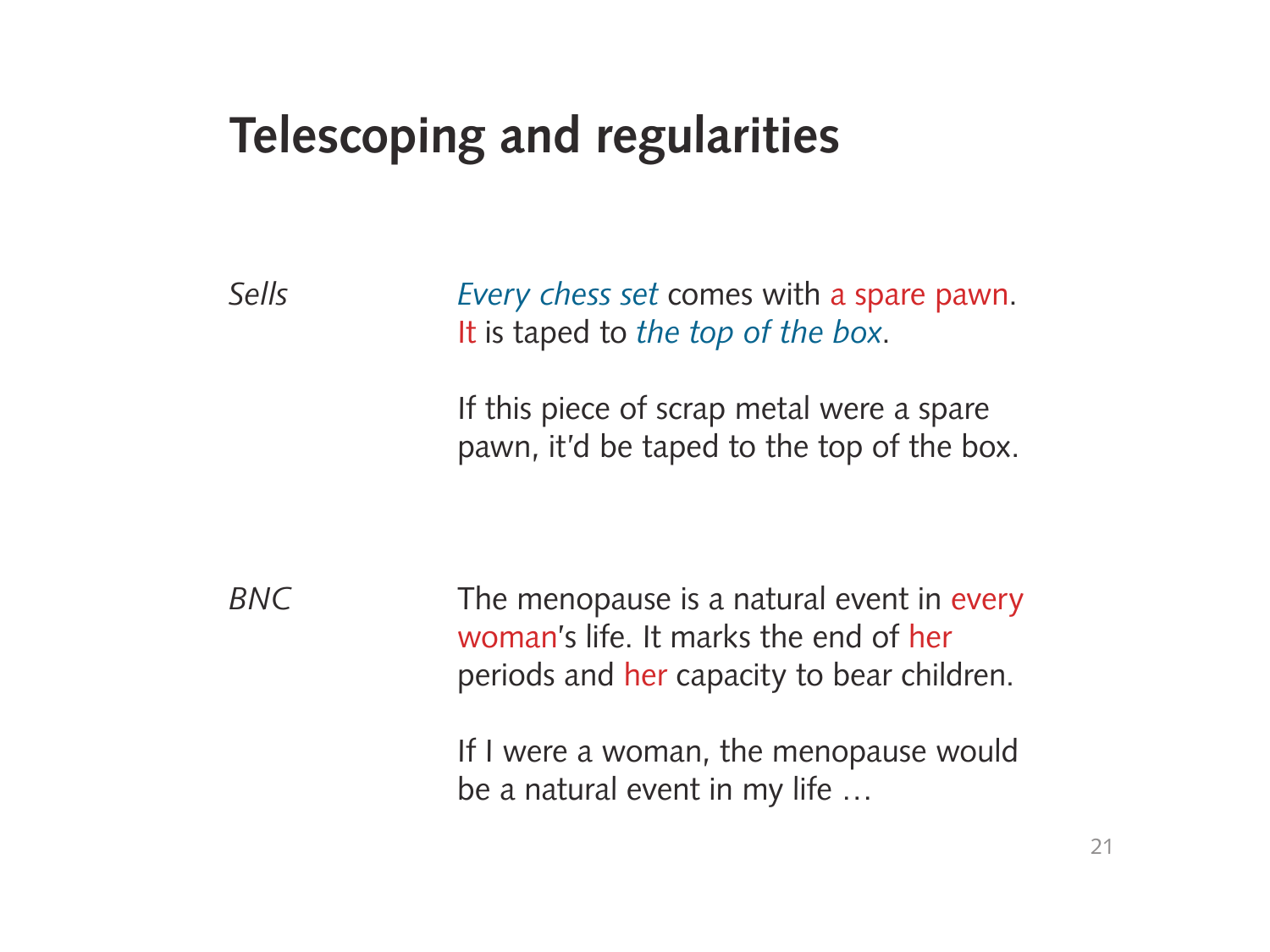# **Non-accidentality**

#### *Goodman*

 " Not every true general principle is capable of sustaining a counterfactual conditional. It is true that every person now in this room is safe from freezing. It is also true that every person now in this room is English-speaking. Now consider a certain Eskimo who is at this moment nearly frozen to death somewhere in the Arctic. If he were now in this room he would be safe from freezing, but he would not be English-speaking."

law-like vs. accidentally true generalizations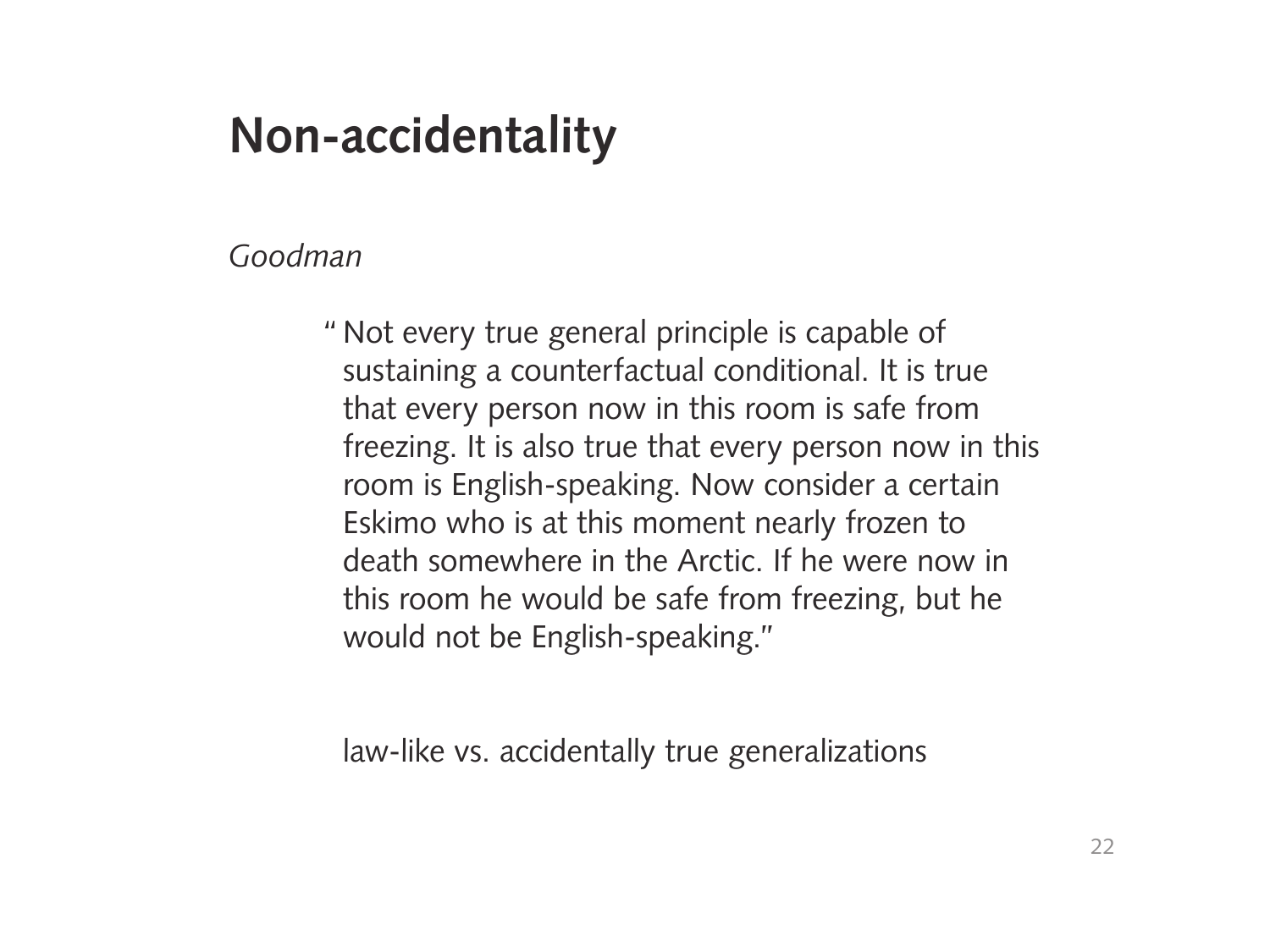*Goodman*

All the coins in my pocket were silver.

 #If this penny had been in my pocket, it would have been silver.

All butter melts at 150º F.

 If that piece of butter had been heated to 150º F, it would have melted.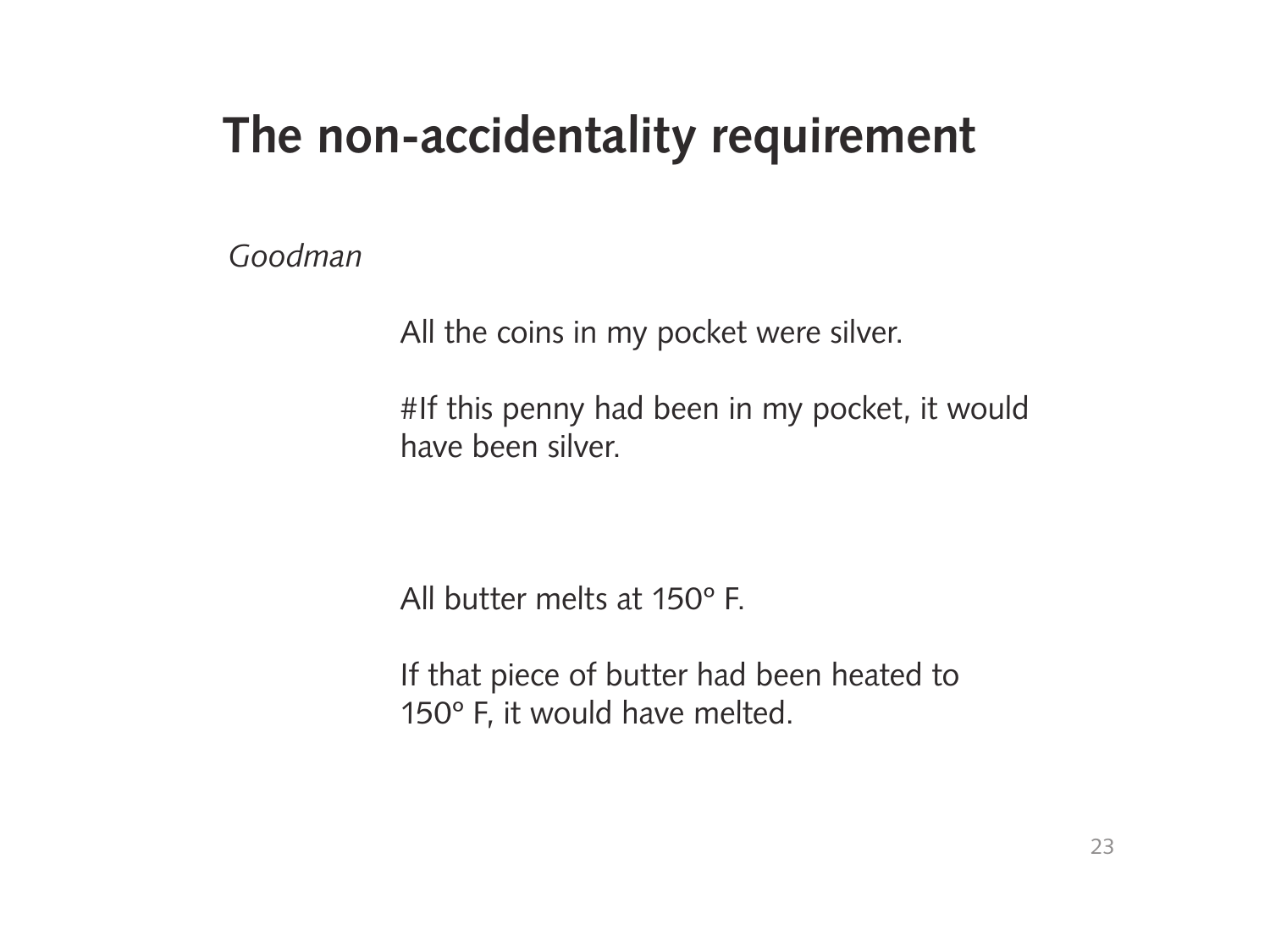# **Discourse Relations for Telescoping**

 Contrasting referential and quantificational ante cedents in non-accidental and accidental discourses.

 *Context sentence* Every NP VP<sub>1</sub>. quantified The NP  $VP_1$ .

. referential

 *Continuation sentence* non-accidental Thus he/she VP<sub>2</sub>. accidental **And also, he/she VP**<sub>2</sub>.

> 24 native speakers of German, 16 test items (four discourses of each type), 38 filler discourses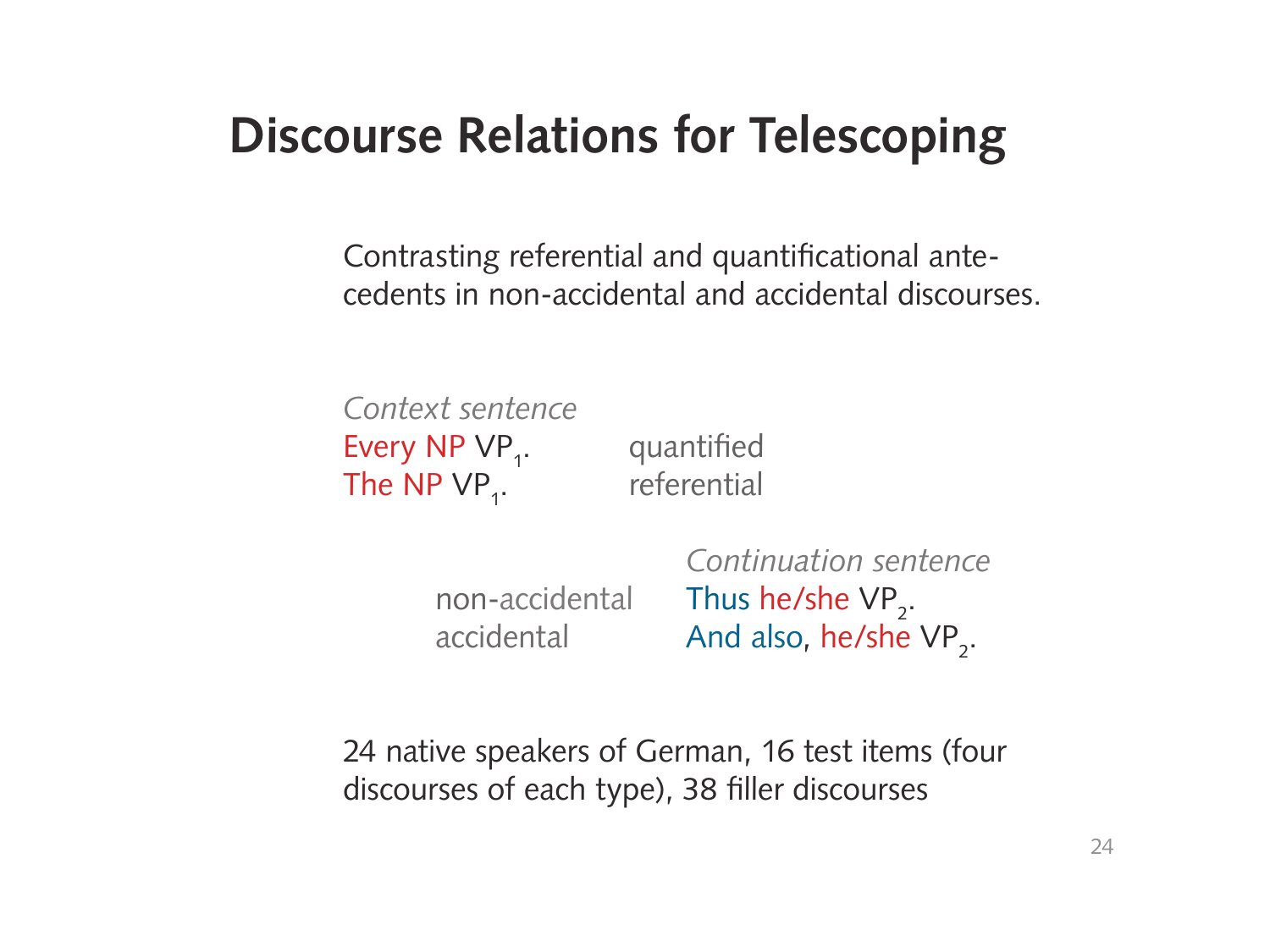# **Predictions**

 If the contrast is dependent on discourse relations, and if the good cases are correctly characterized as describing some non-accidental regularity, then there should be a preference for telescoping in non-accidental vs. accidental cases.

 For the co-referential cases, we expect no such difference (but they will tell us whether the discourse is more or less acceptable as such.)

 ☞ An interaction between *antecedent type* and *discourse relation*.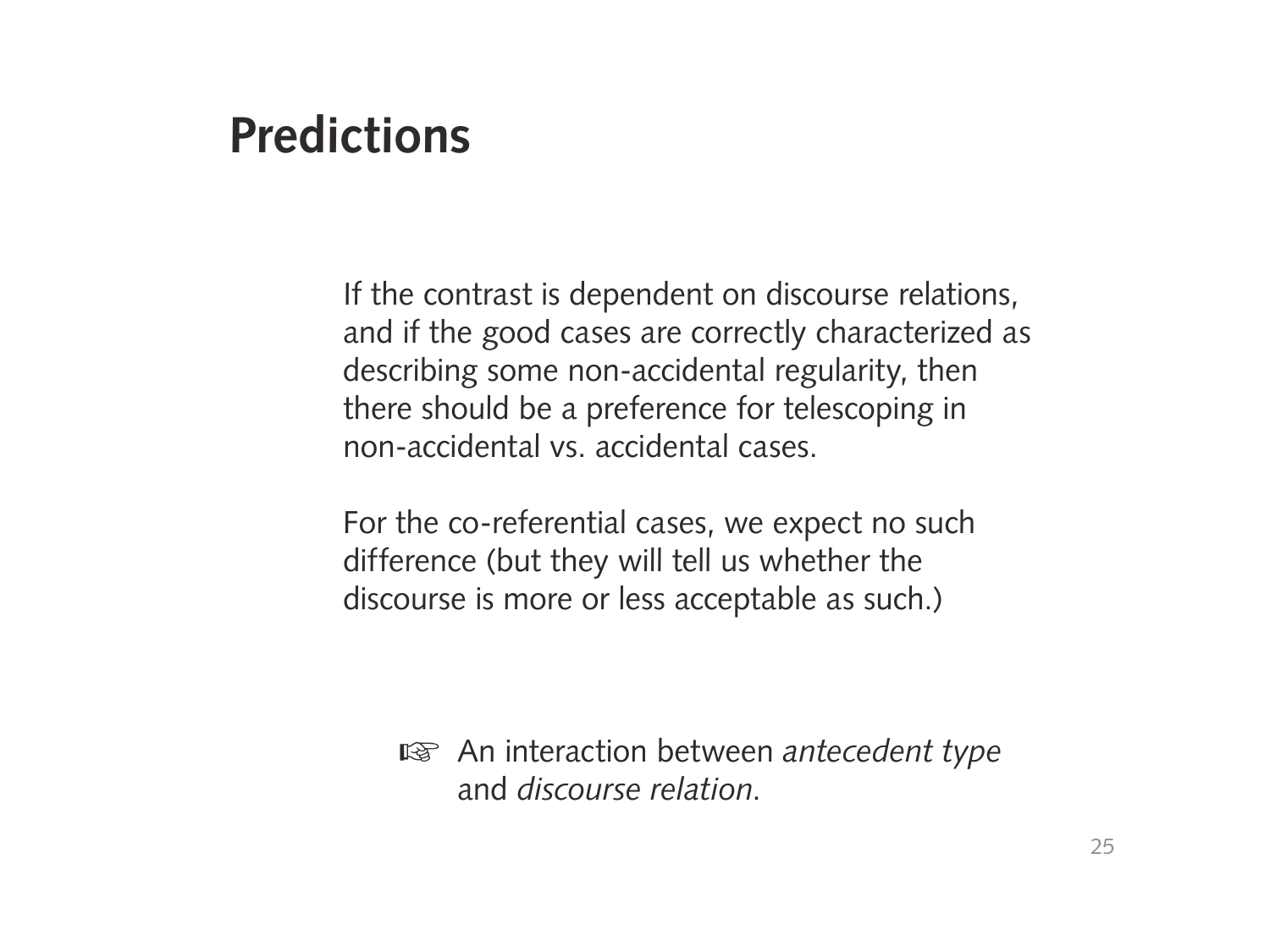#### **Sentences**

Jeder / Unser Hausmeister CO/R Every / Our janitor trägt einen großen Schlüsselbund carries a large key chain mit sich herum. with self around

Er hat damit Zugang zu allen Räumen. NA He has with that access to all rooms

 Er hat auch schon seit ein paar Jahren A He has also since a couple of years graue Haare. gray hair

2x2: Q-NA Q-A R-NA R-A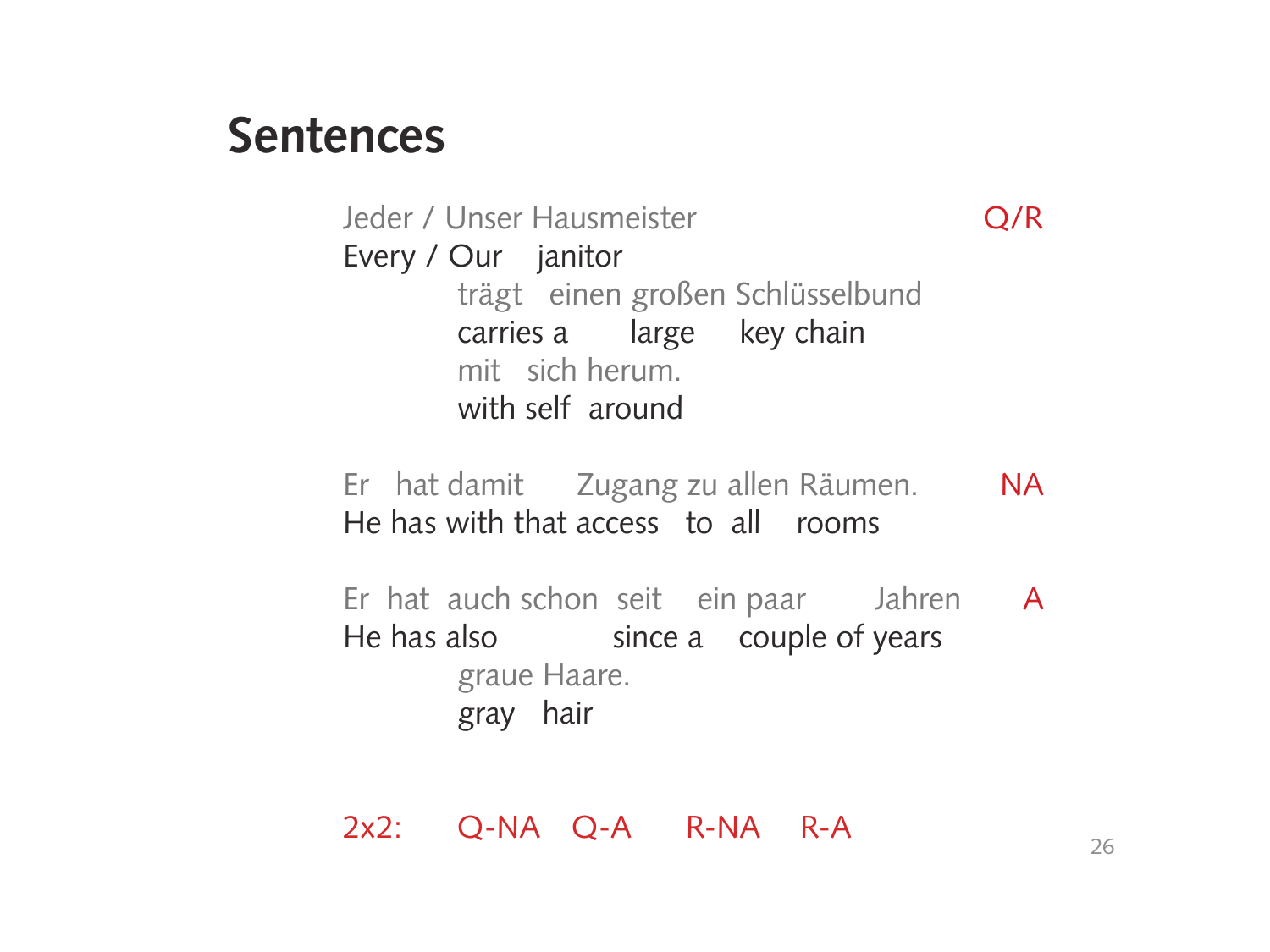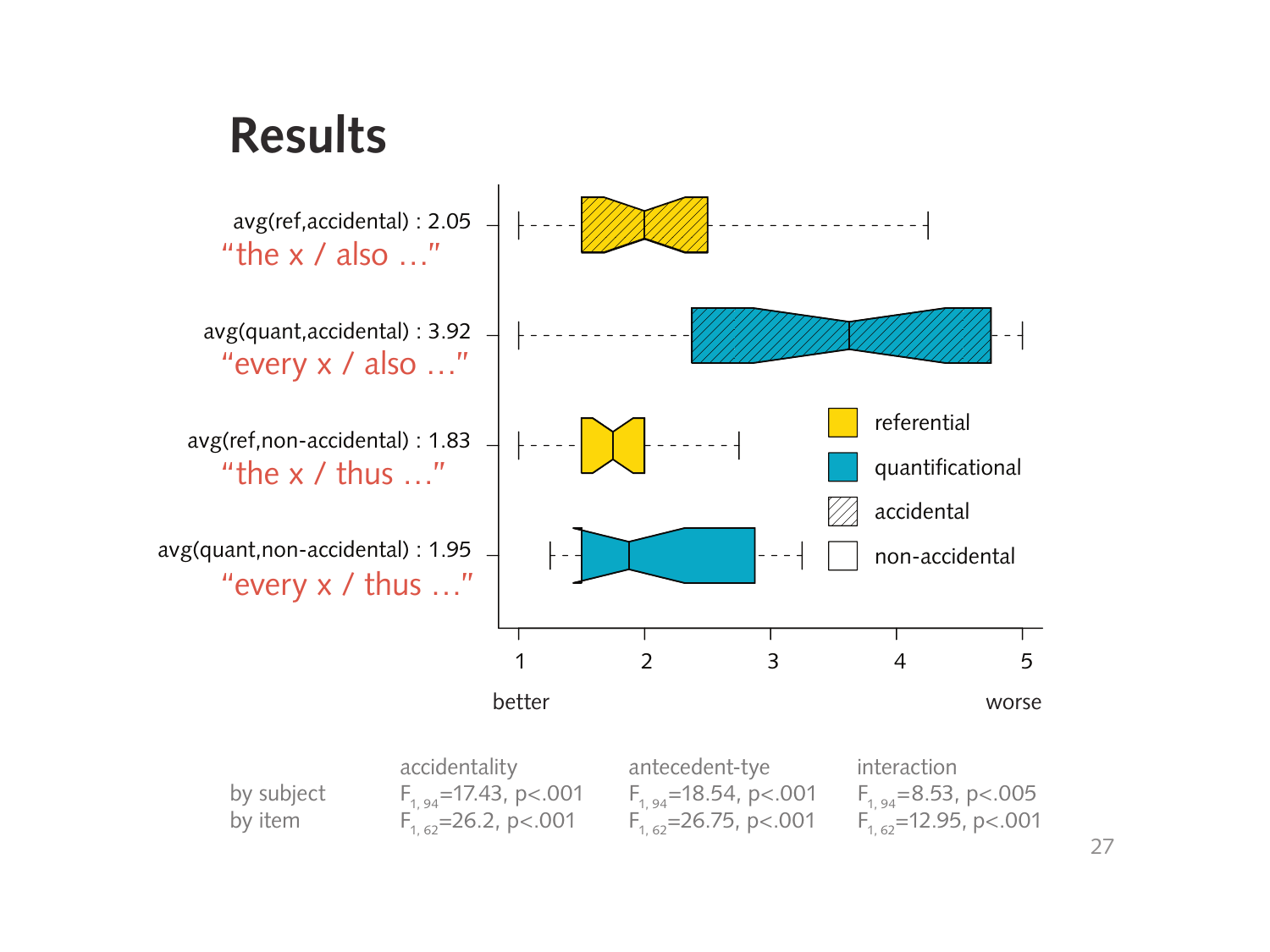# **Results**

 Main effects of both antecedent type and discourse relation, qualified by a highly significant interaction between the two factors.

 While it seems like people prefer referential antecedents over quantificational ones, and non-accidental discourses over accidental ones, this is competely driven by the negative ratings of accidental telescoping discourses ("every / also").

■ What we predicted.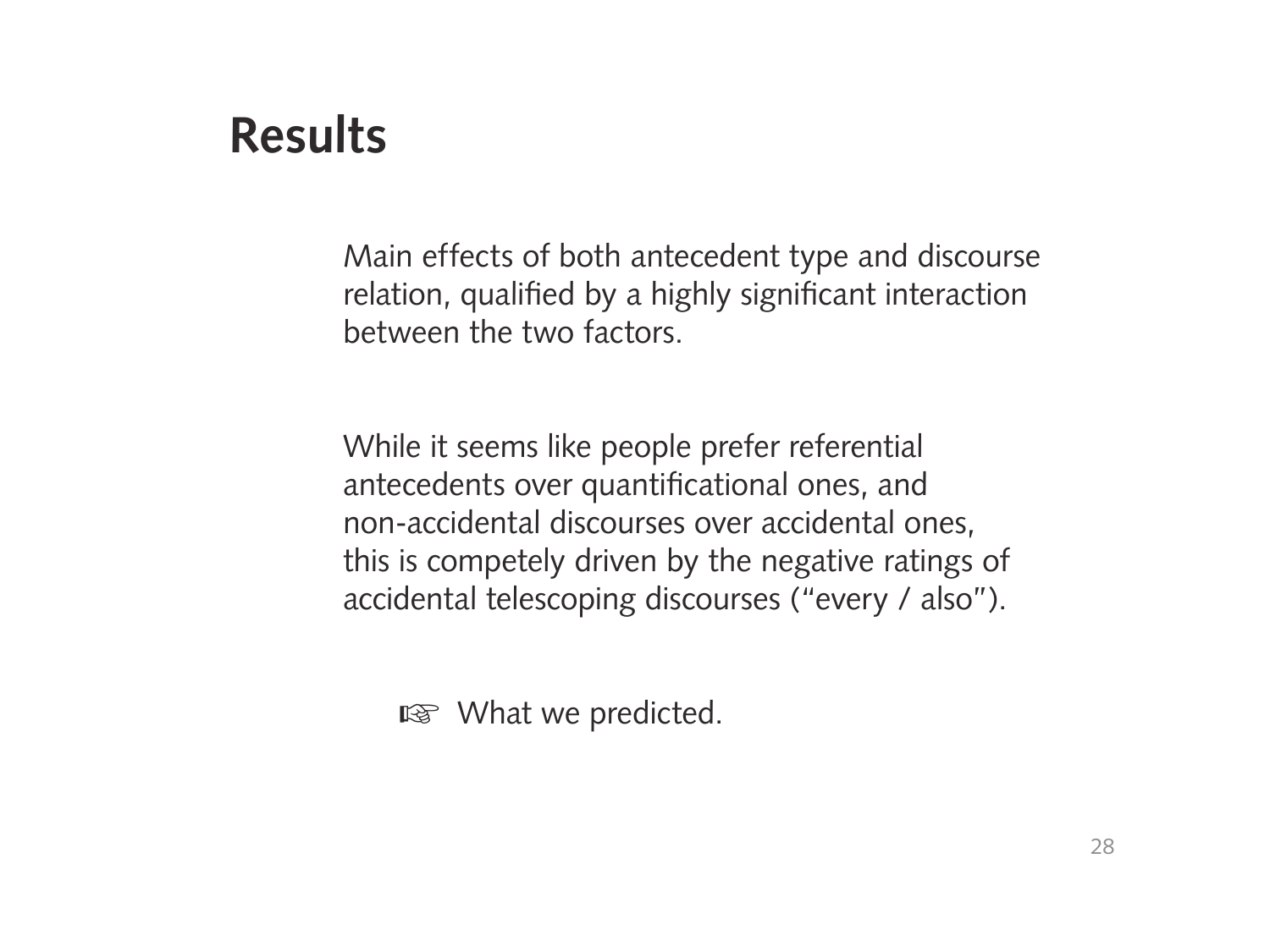# **Questions**

· What is responsible for the contrast?

 *non-accidentality*

· What could an account look like?

 Do these cases show that we need a dynamic account for the universal quantifier?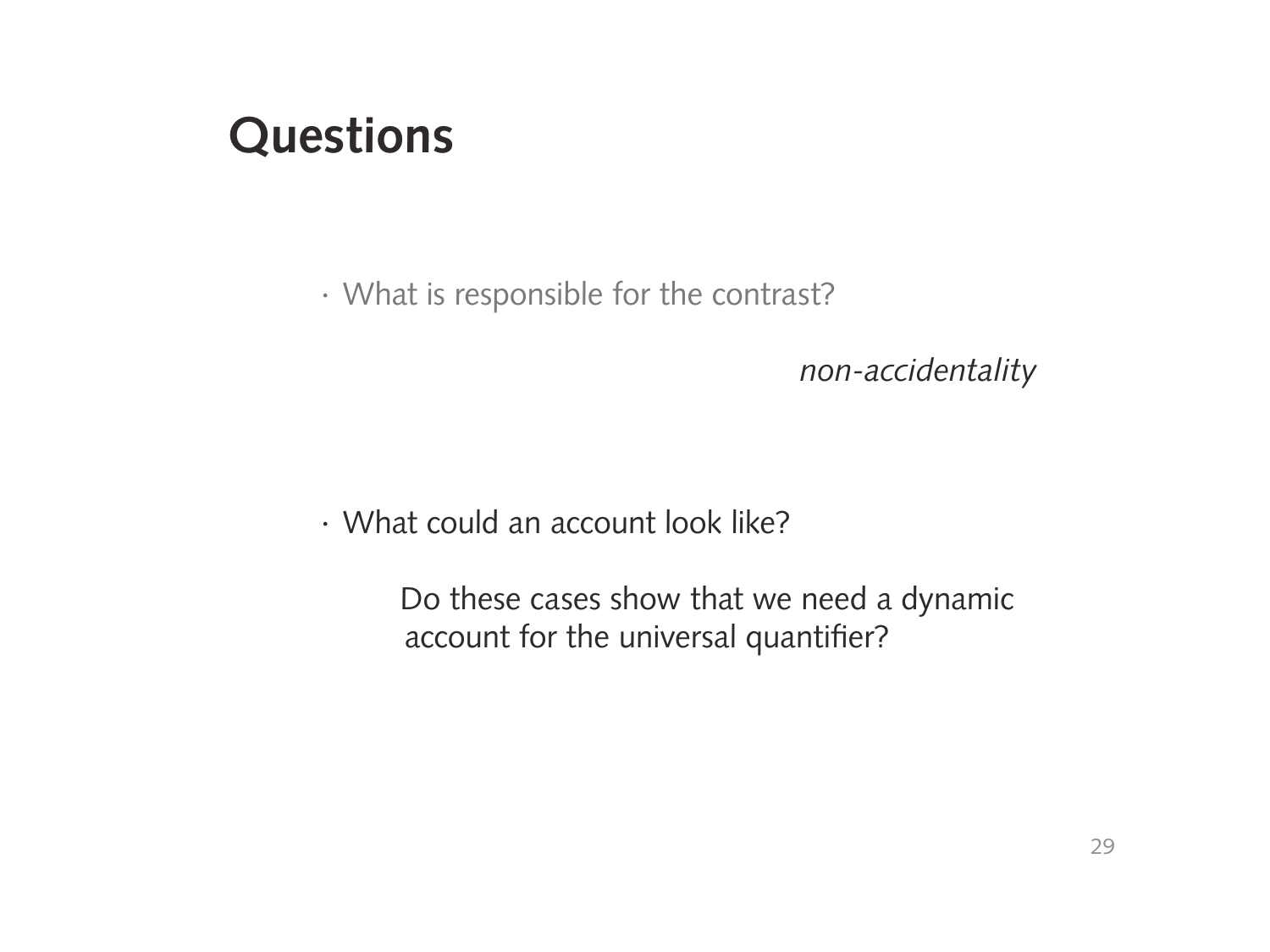#### **Previous Accounts**

*Poesio & Zucchi*

 Right with respect to cases that involve an over operator.

 No story pleases these children. If it is about animals they yawn, if it is about witches they frown, and if it is about people, they fall asleep.

 But unsatisfactory with respect to "true" telescoping cases that don't involve a second operator.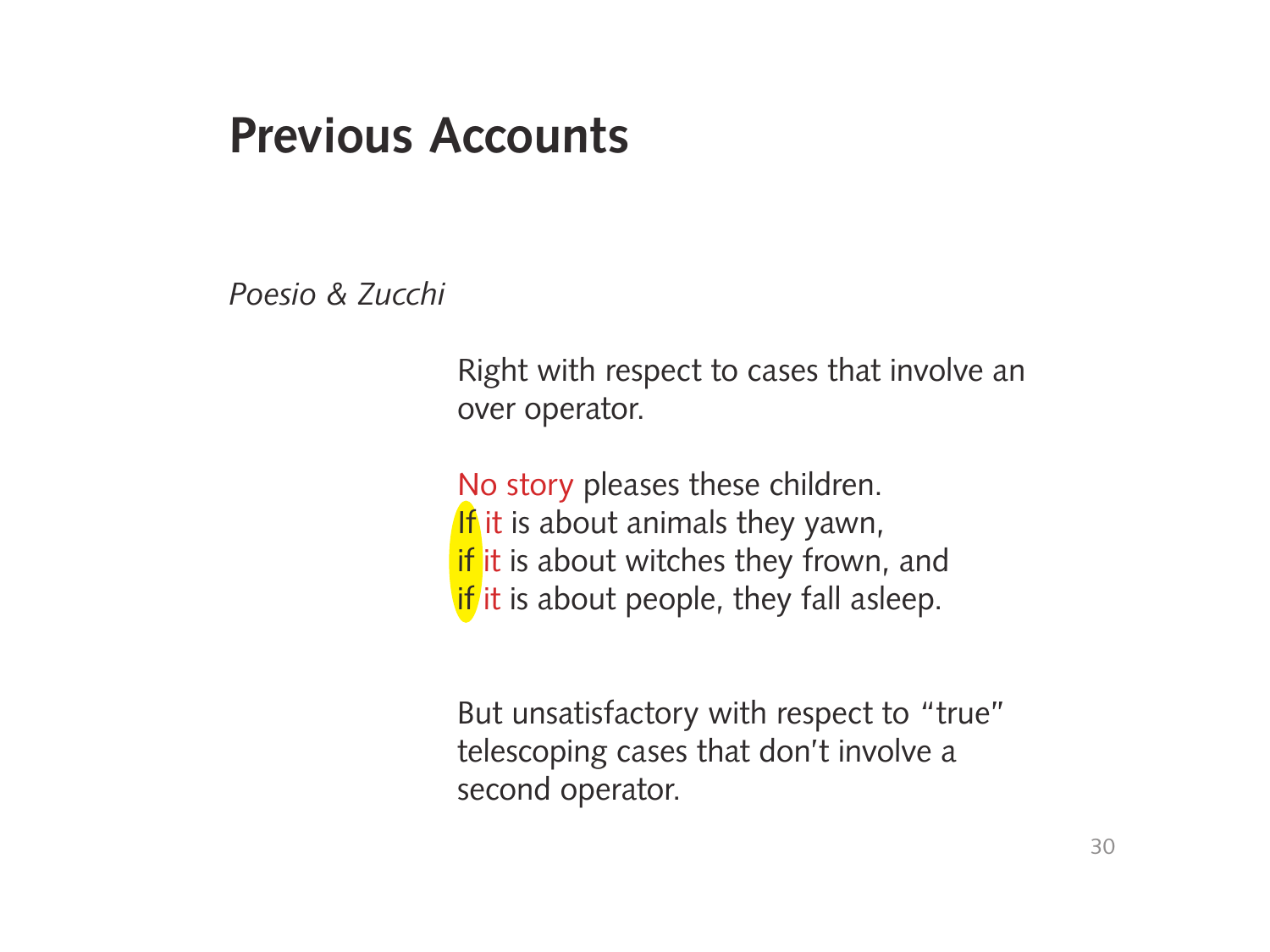# **Dynamic approaches**

*Dekker 1999 "* Techniques of dynamic interpretation ... are also the right ones for formulating the semantics of what Craige Roberts has dubbed 'telescoping'"

> " The proposal doesn't give an explanation why and in which cases special ('telescoping') readings are plausible"

*Wang, McCready, Asher 2006*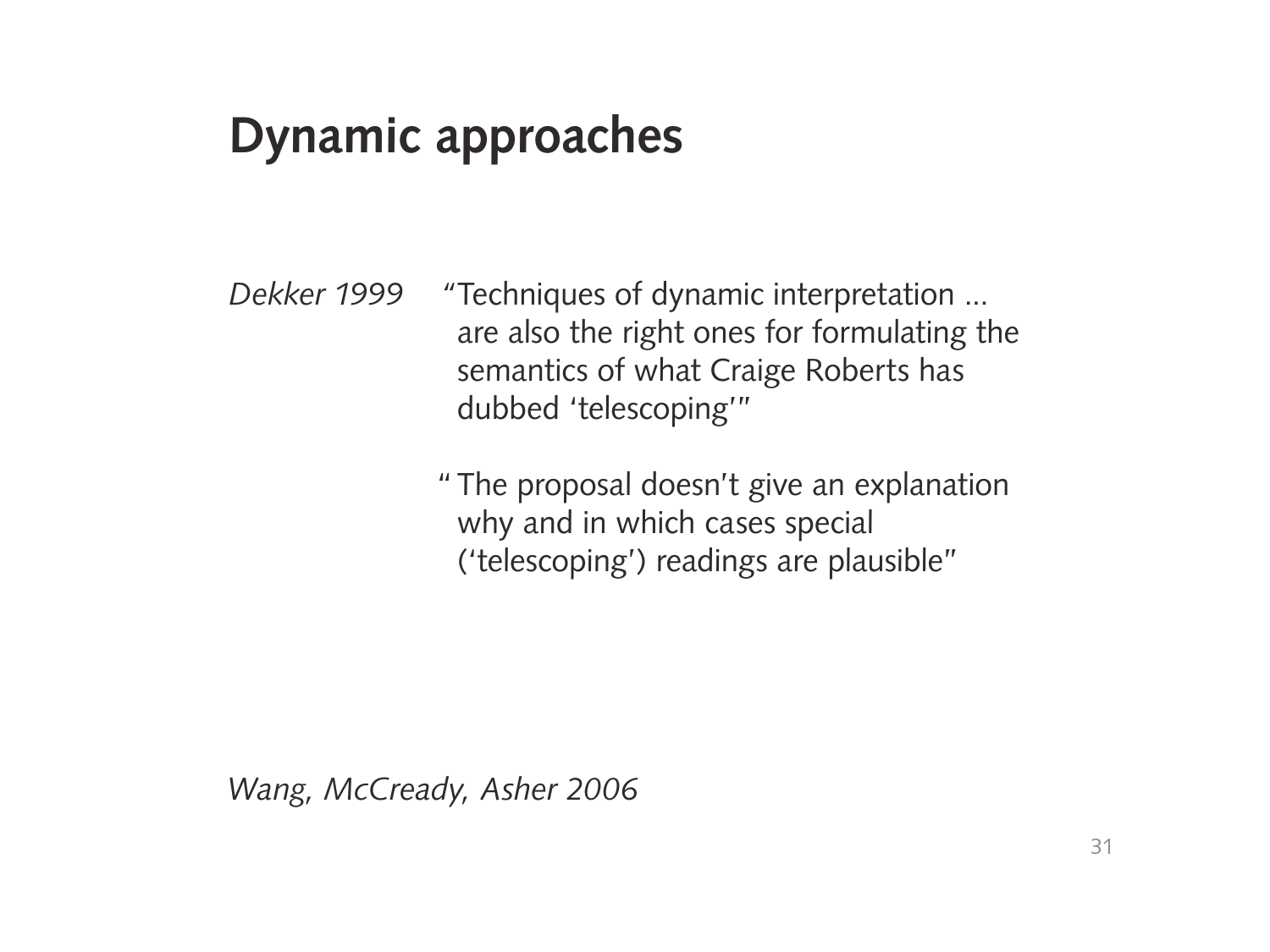# **Assumptions**

- *·* Situation Semantics
- *·* Restricted (generic) quantification
- *·* D-type pronouns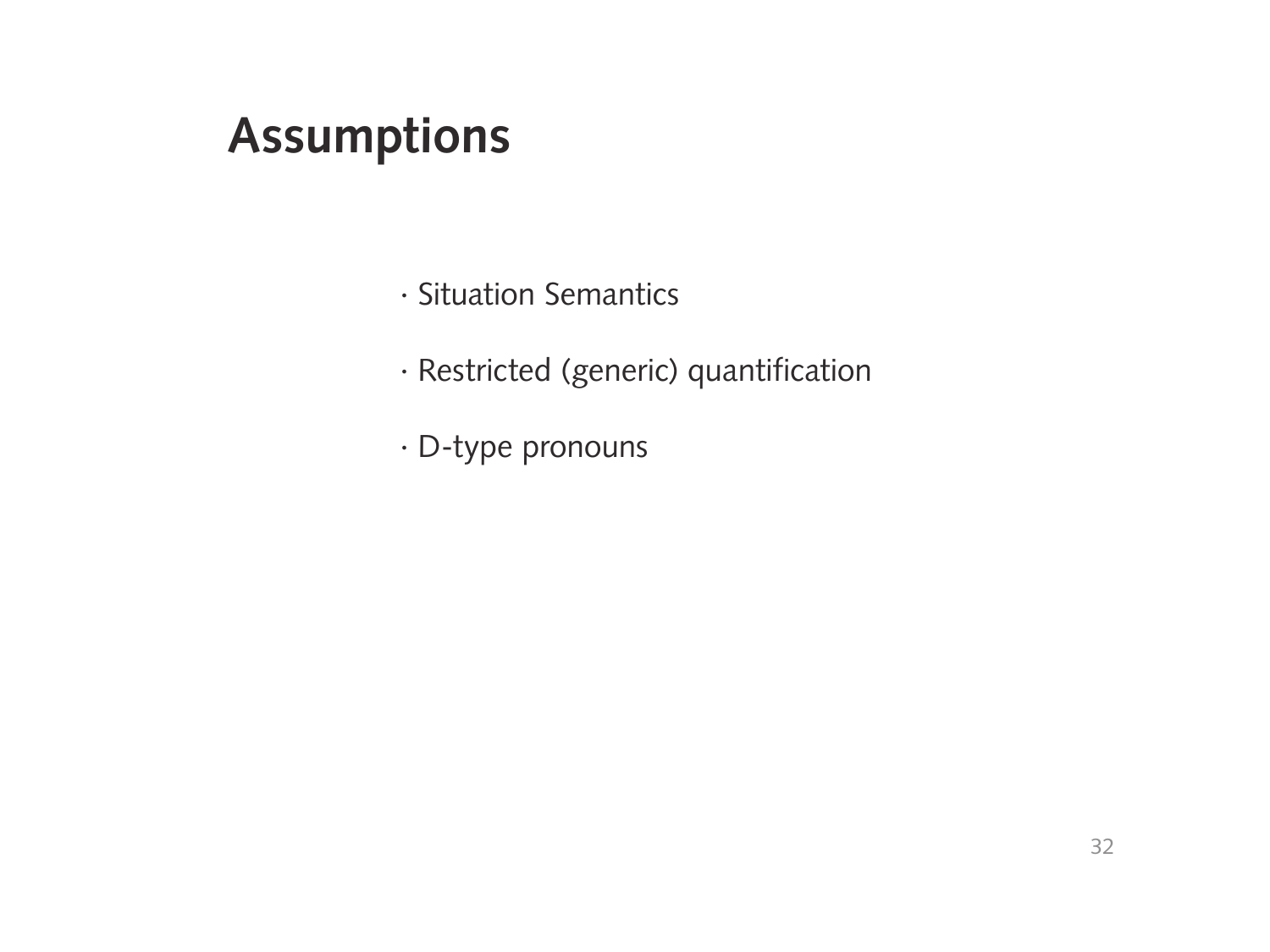#### **Situation Semantics**

*Austin* Topic Situation

 A sentence "may also be used on two occasions or by two persons in making the same statement, but for this the utterance must be made with reference to the same situation or event."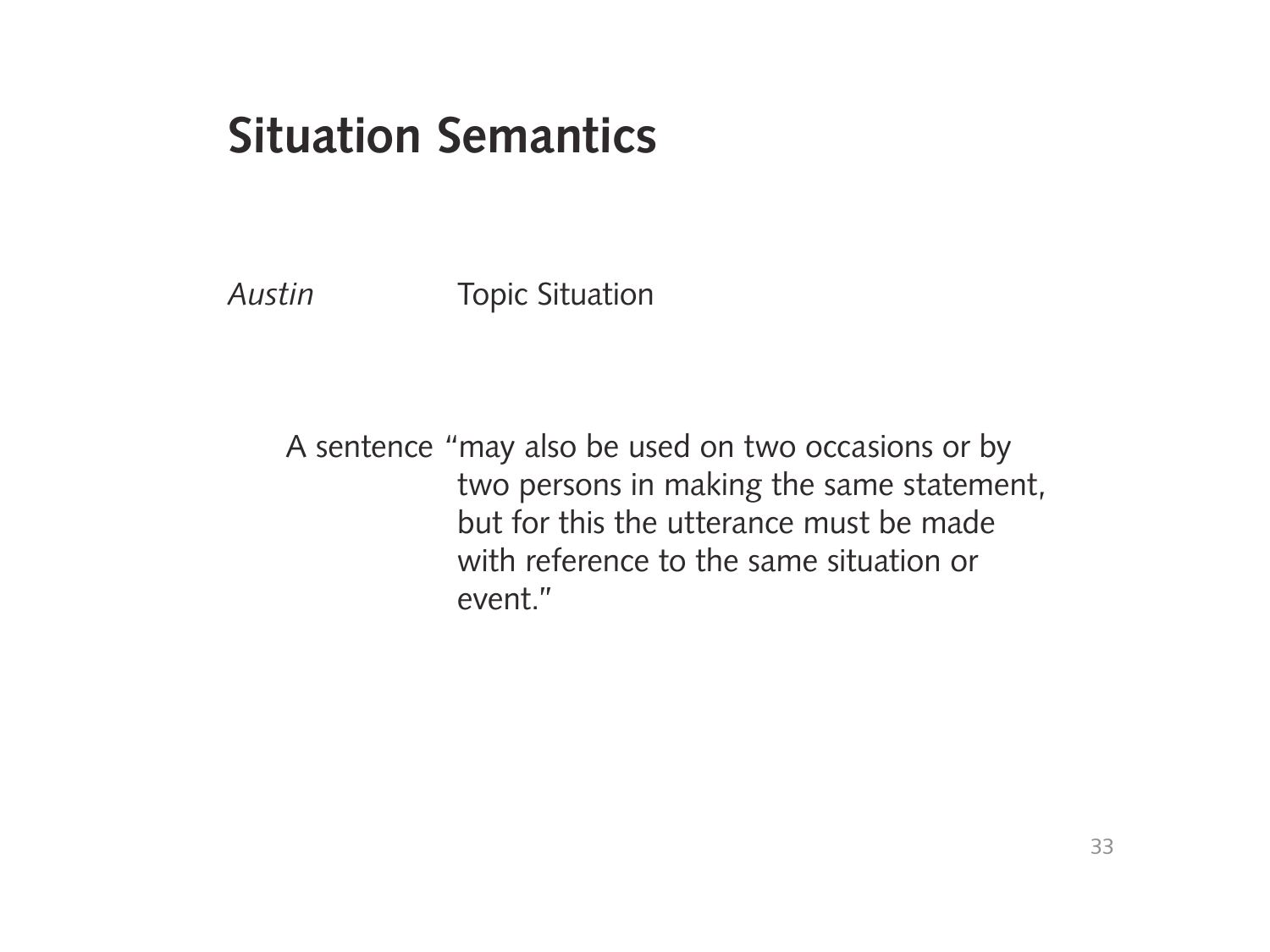### **Situation Semantics**

We might imagine, for example, that there are two card games going on, one across town from the other: Max is playing cards with Emily and Sophie, and Claire is playing cards with Dana. Suppose someone watch ing the former game mistakes Emily for Claire, and claims that Claire has the three of clubs. She would be wrong on the Austinian account, even if Claire had the three of clubs across town.

(*Barwise & Etchemendy*)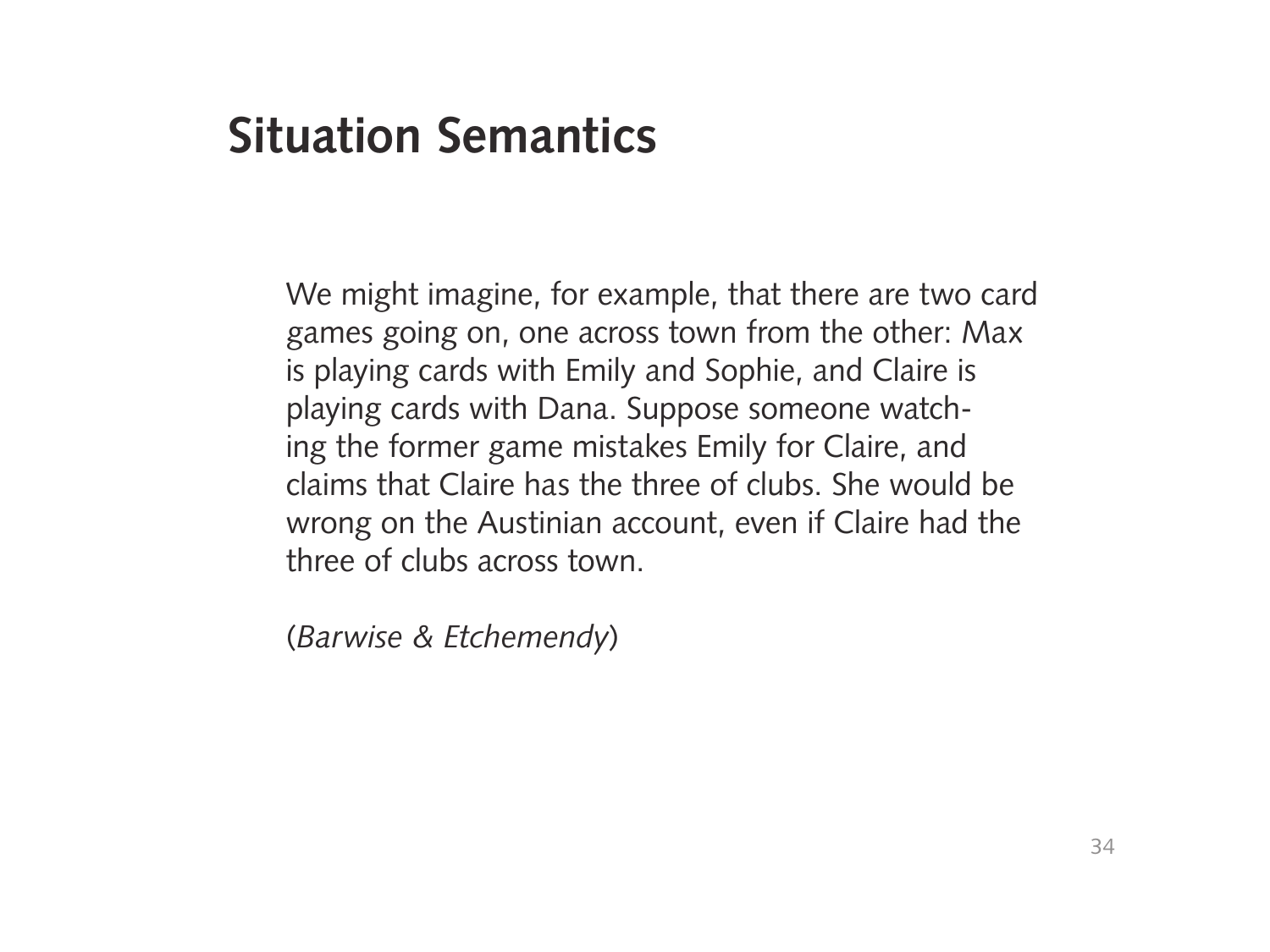### **Situation Semantics**

*Lewis* Possibilities: Possible worlds

*Kratzer* An extension of possible worlds semantics.

 Possible world seen as the limiting case, but we can now also access parts of possible worlds, i.e. possible situations.

 Situations are related to worlds and other situations by the part of relation.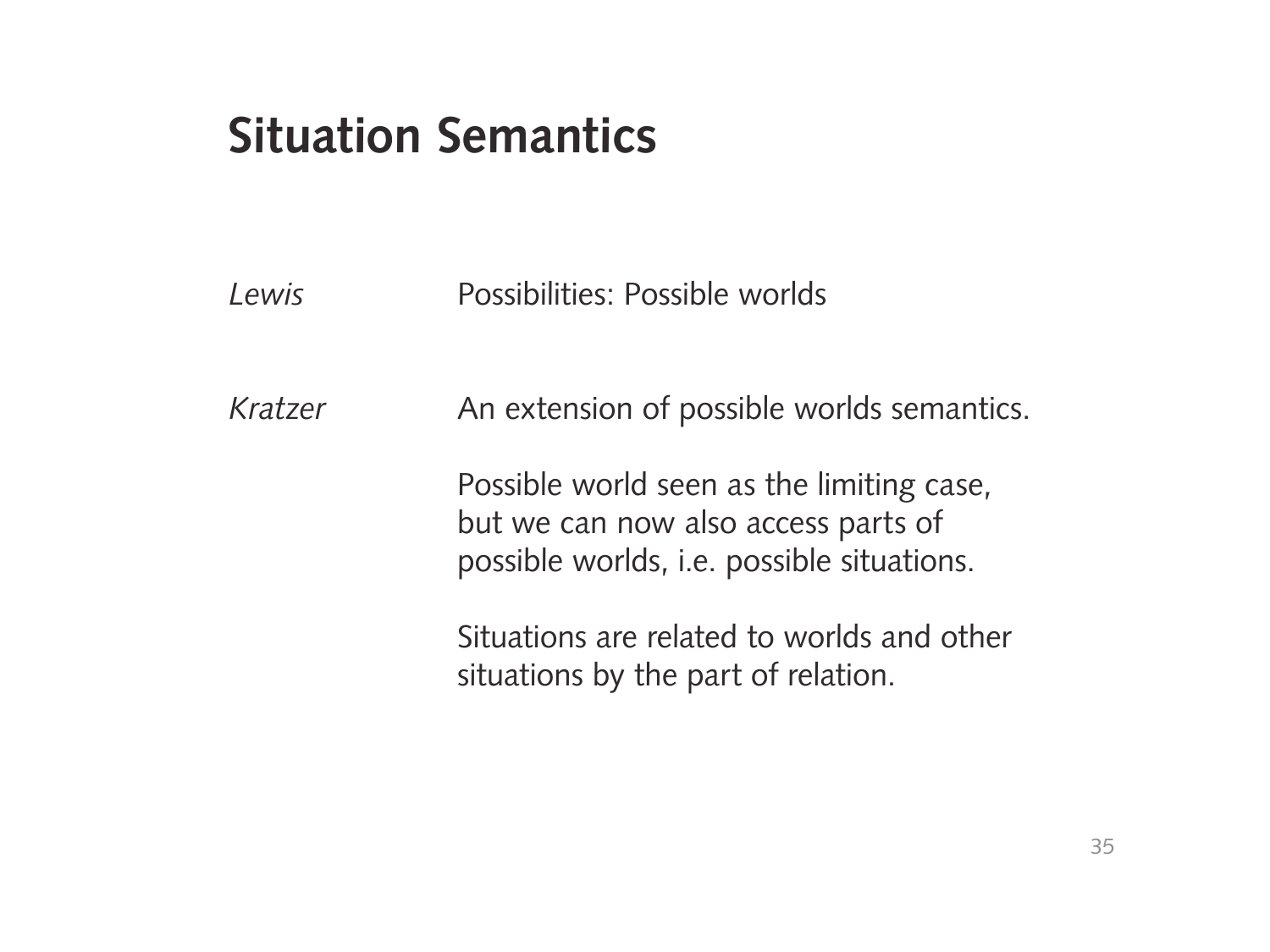### **Situation Sensitivity**

Switch Reference: Same Subject / Different Subject

 Ø= hébà=**che** èm= sáu [3s] enter.PF=**when.SS** [3s] sit.down 'When she $_{\mathsf{x}}$  came in, she $_{\mathsf{x}$ /\* $_{\mathsf{y}}}$  sat down.'

 Ø= hébà=**e** èm= sáu [3s] enter.PF=**when.DS** [3s] sit.down 'When she<sub>x</sub> came in, she $_{*_{x/y}}$  sat down.'

> Kiowa *McKenzie 2007*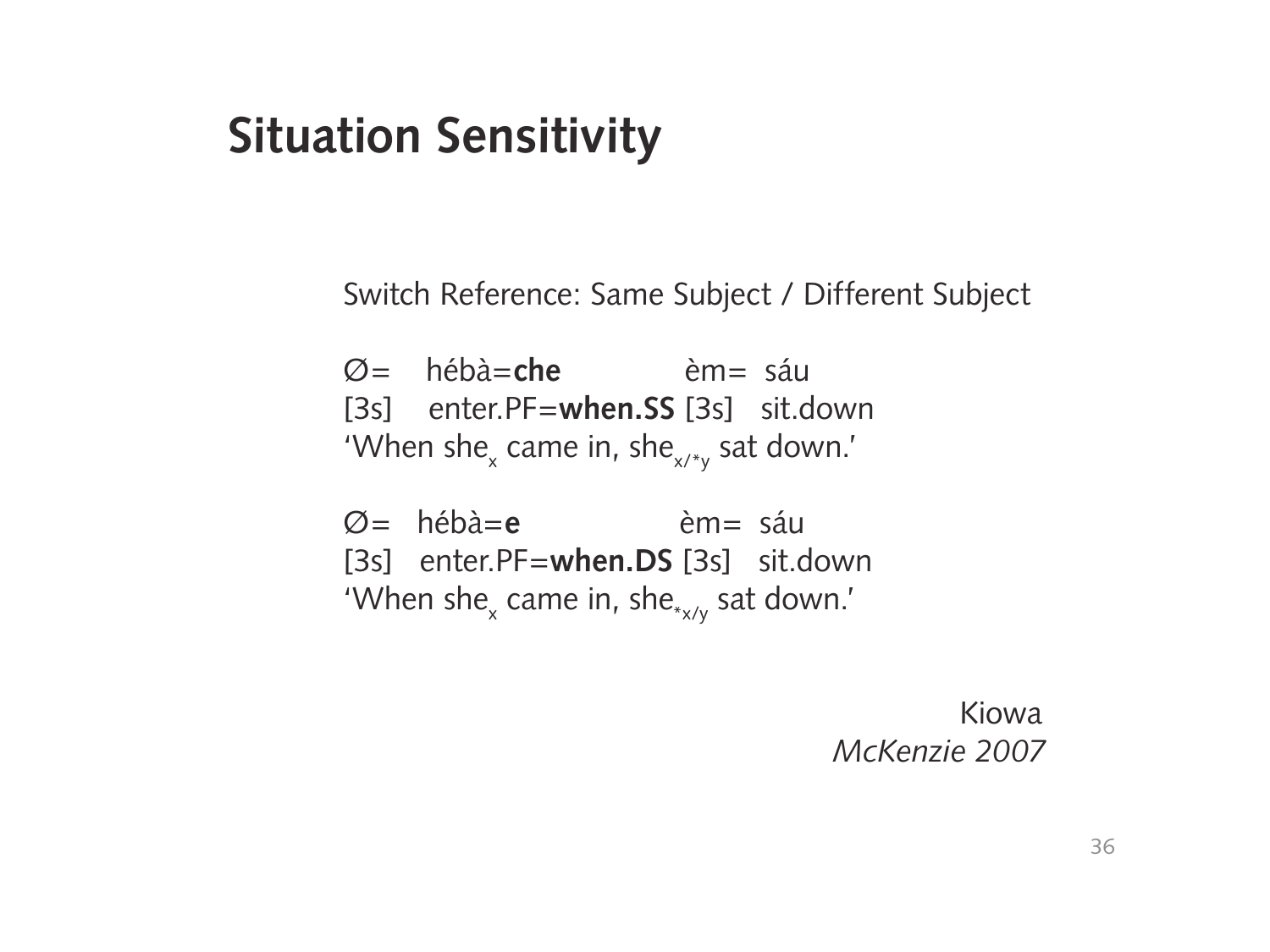## **Situation Sensitivity**

However

Kathryn gà= gút **nàu** Esther=àl gà= gút. Kathryn [3s] write **and.DS** Esther too [3s] write

Kathryn gà= gút **gàu** Esther=àl gà= gút. Kathryn [3s] write **and.SS** Esther too [3s] write

'Kathryn wrote a letter and Esther wrote one too.'

 *Watkins 1993*

McKenzie: Tracking of Topic Situations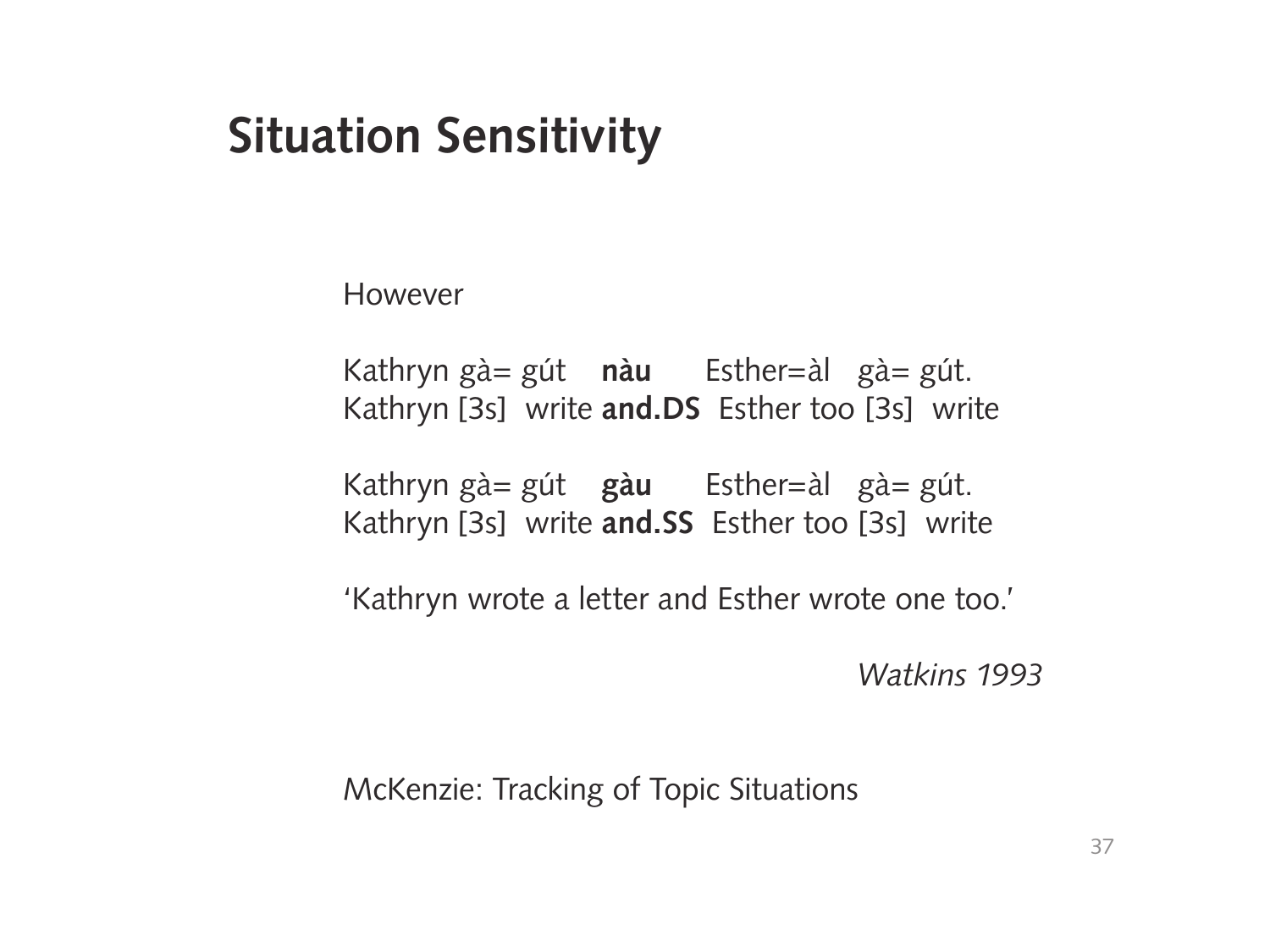### **Contextual Quantifier Restrictions**

*Kratzer 2004* • Quantifier restrictions via situations. *& refs therein*

Everybody<sub>s</sub> came to my talk.

*Krifka et al.* Generic quantifiers restricted via situations

A pheasant lays speckled eggs.

*Berman* Quantificational adverbs & situations

 When Kim visits her parents, she often takes the train.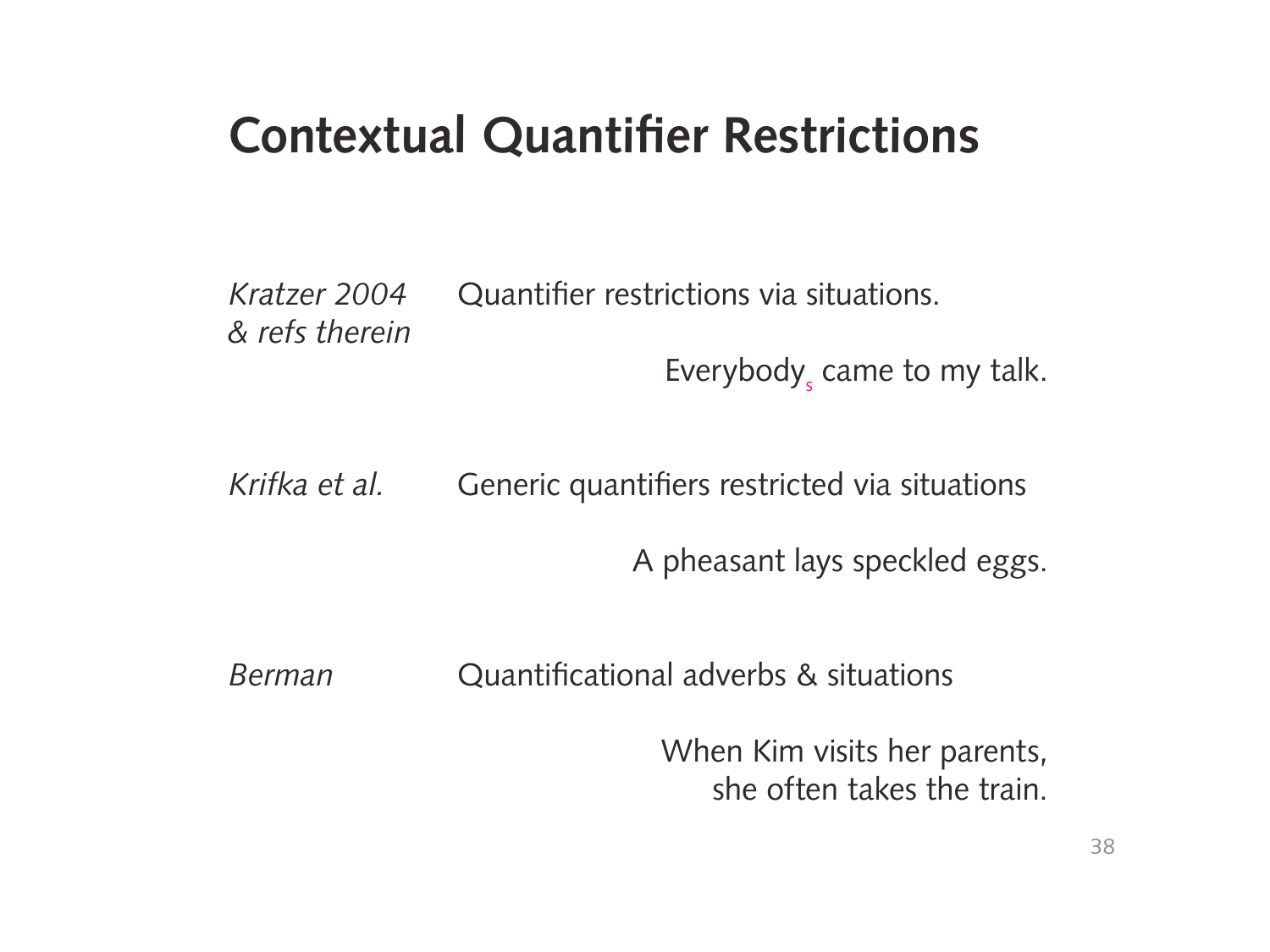### **Contextual Quantifier Restrictions**

 *A pheasant lays speckled eggs.*

Gen s [s is a pheasant birthing situation + possible additional assumptions]  $\lceil$   $\exists$ s' such that s  $\leq$  s' and the pheasant in s lays speckled eggs in s']

> *When Kim visits her parents, she often takes the train.*

 Often s [s is a situation of Kim visiting her parents] [ $\exists$ s' such that s  $\leq$  s' and Kim takes the train in s']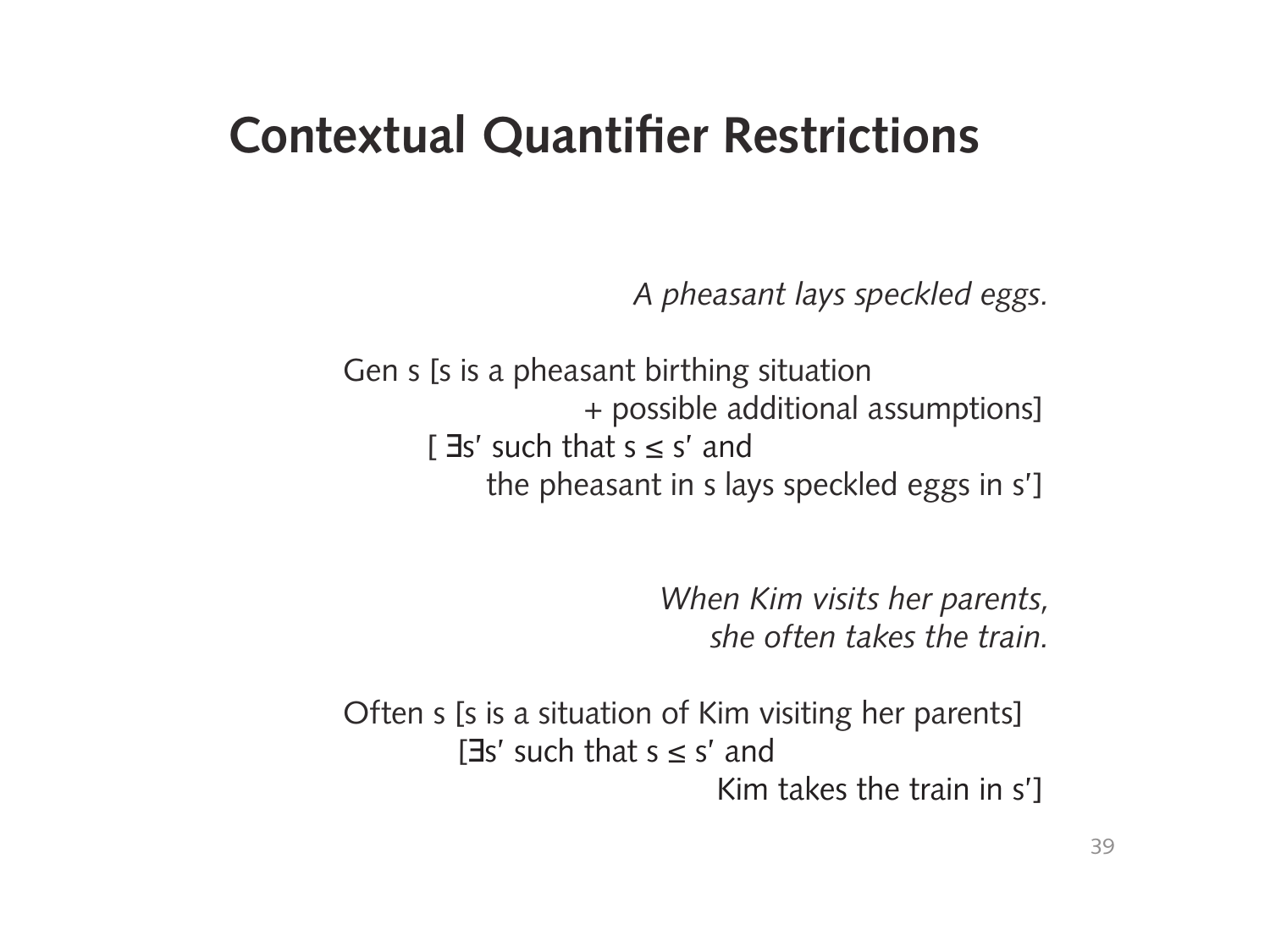### **Generic Passages**

*Carlson & Spejewski* Generic Passages

 Grandma used to bake wonderful pies on Saturdays. She would go out to the orchard on shady lane. There, she picked a bushel of apples and pears. She would bake them into wonderful pies. We used to wait for them to come out of the oven.

 Every sentence is independently generic, but the subsequent generic operators are restricted through previous material.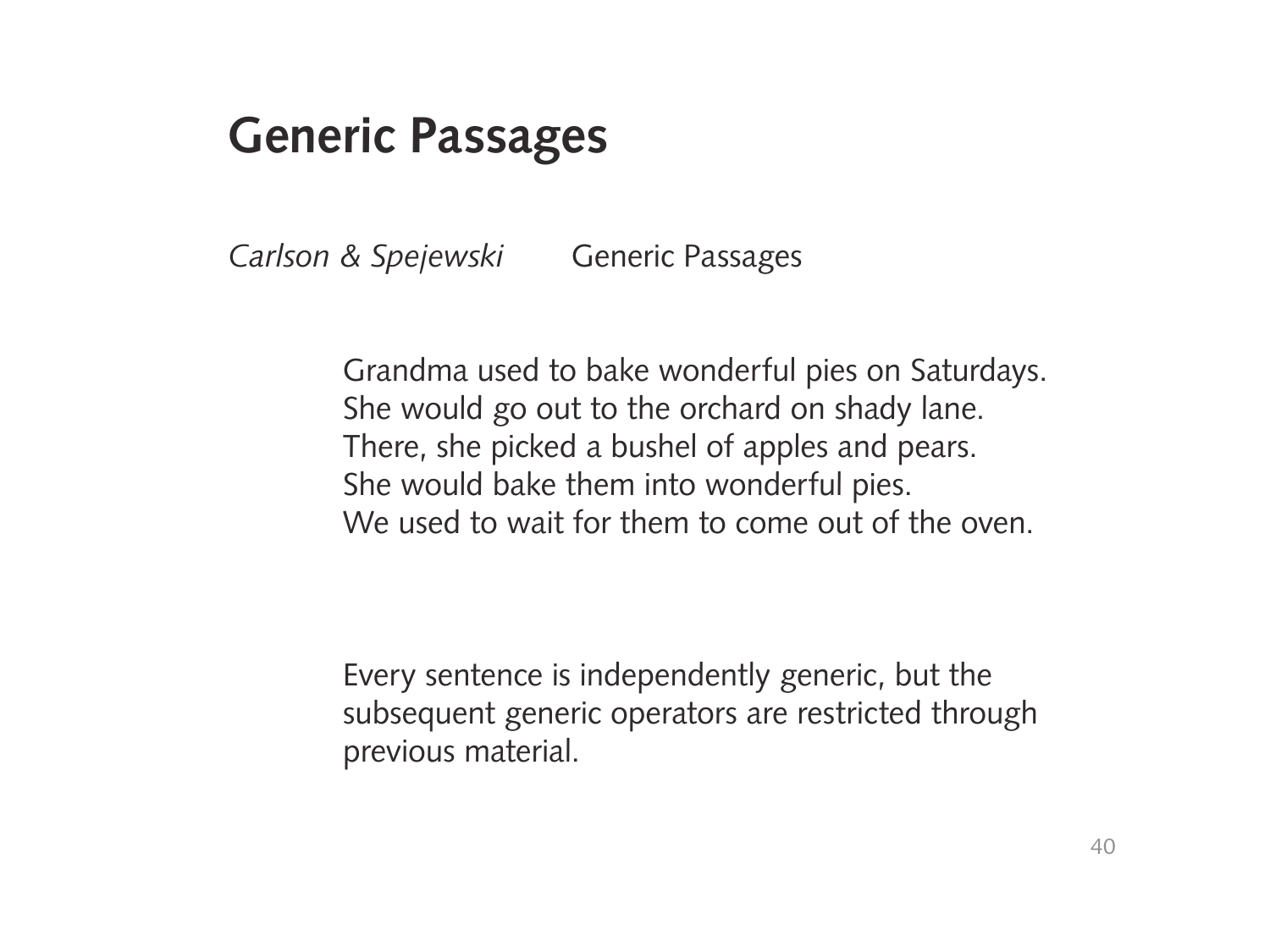# **D-type pronouns and situations**

Every farmer who owns a donkey feeds it donkey.

*Heim 1982* Uniqueness will become problematic:

Everybody who bought a sage plant here bought eight others along with it.

*Heim 1990* Situation semantics helps: *Elbourne*

> $\forall x,s$  [x is a person who bought a sage plant in s  $\rightarrow$  (∃s' [s ≤ s' & x bought eight others along with it sage plant in s in s'])]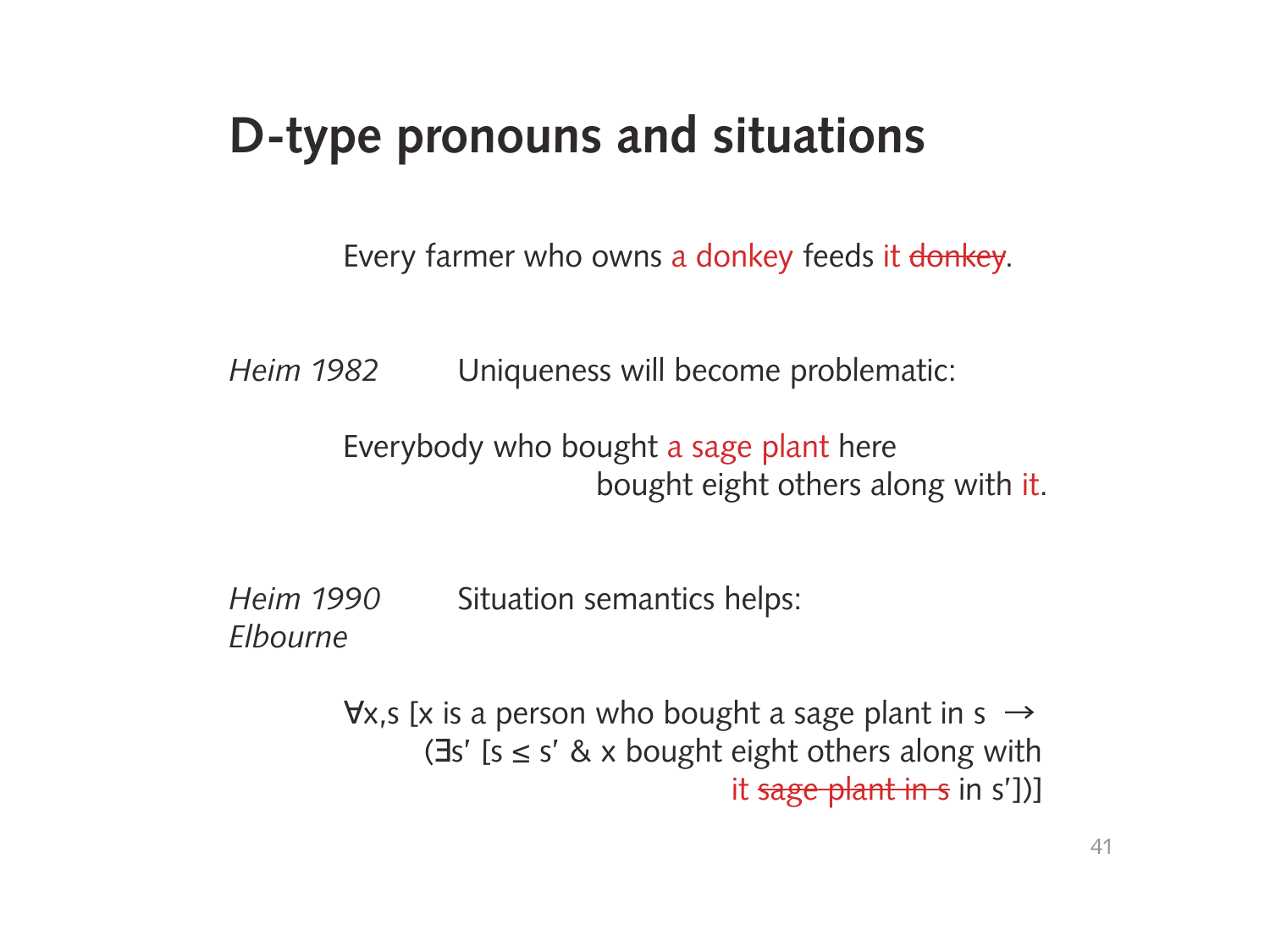### **Account - the "context clause"**

"Every degree candidate walked up to the stage."

 Context clause is asserted with respect to a topic situation.

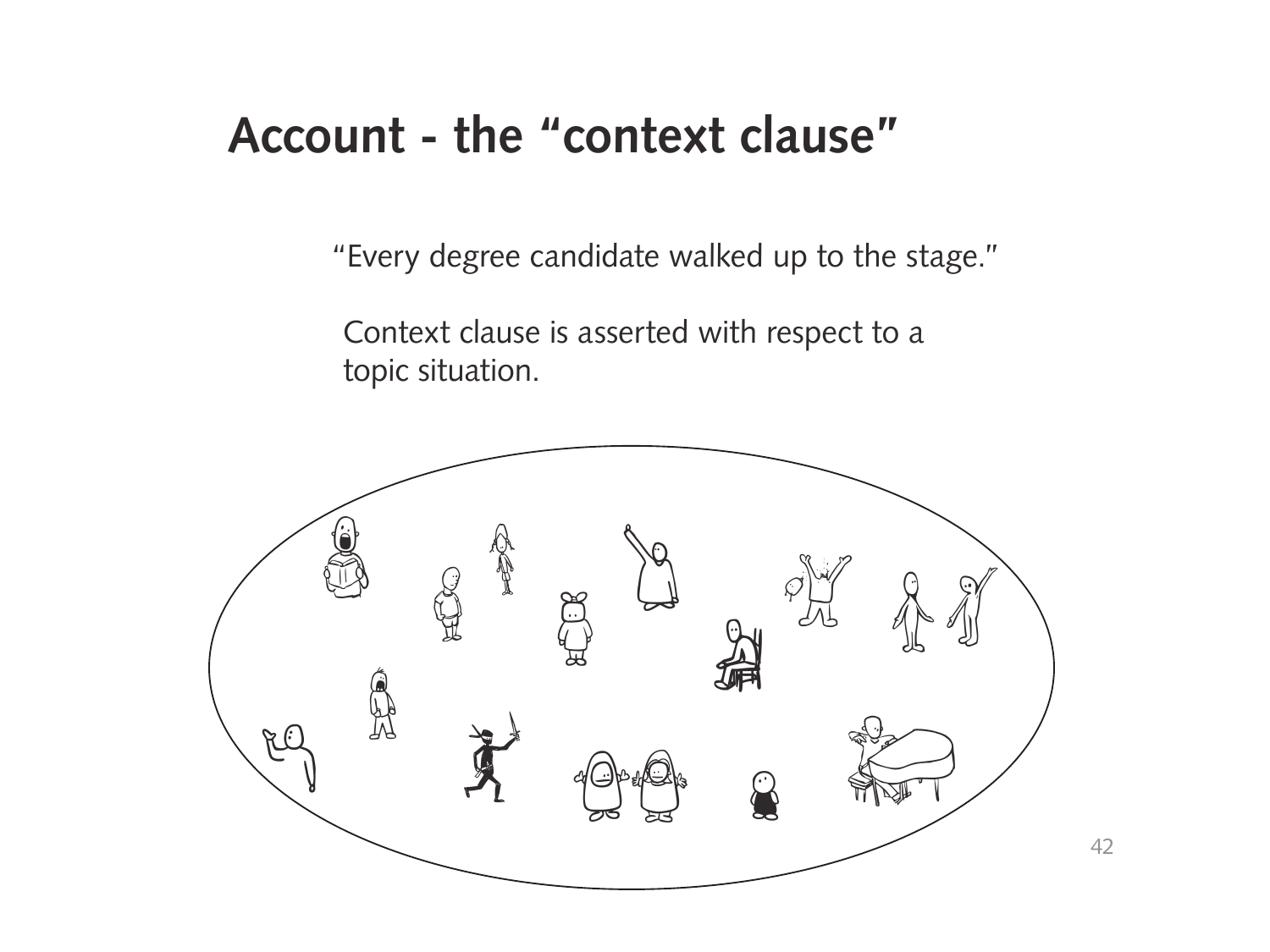### **Account - the "context clause"**

"Every degree candidate walked up to the stage."

 Quantification over individuals carves out a natural set of subsituations

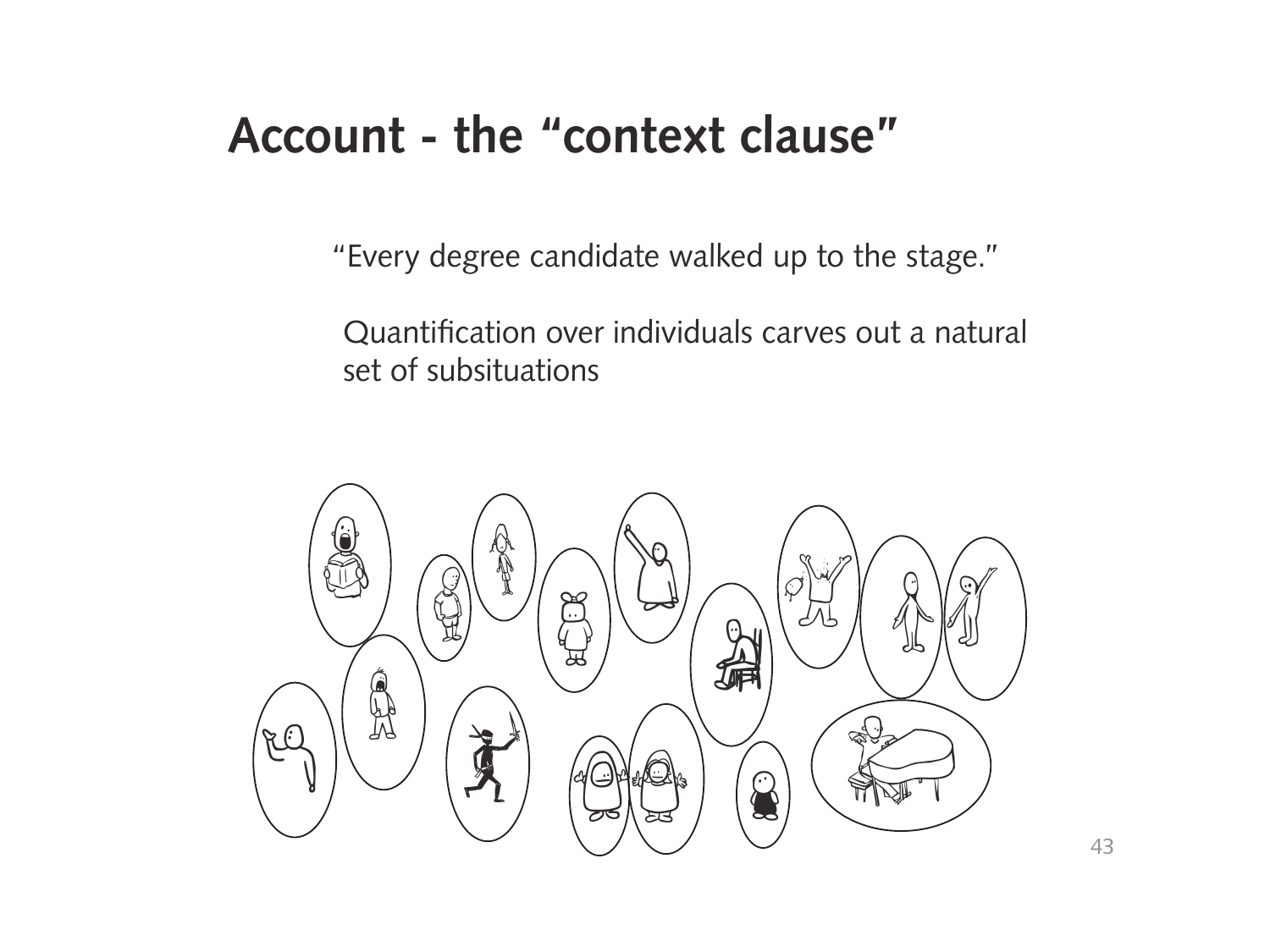### **Account - the "continuation clause"**

"He received his diploma from the Dean …"

 A covert generic quantifier quantifies over these now contextually supplied sub-situations.



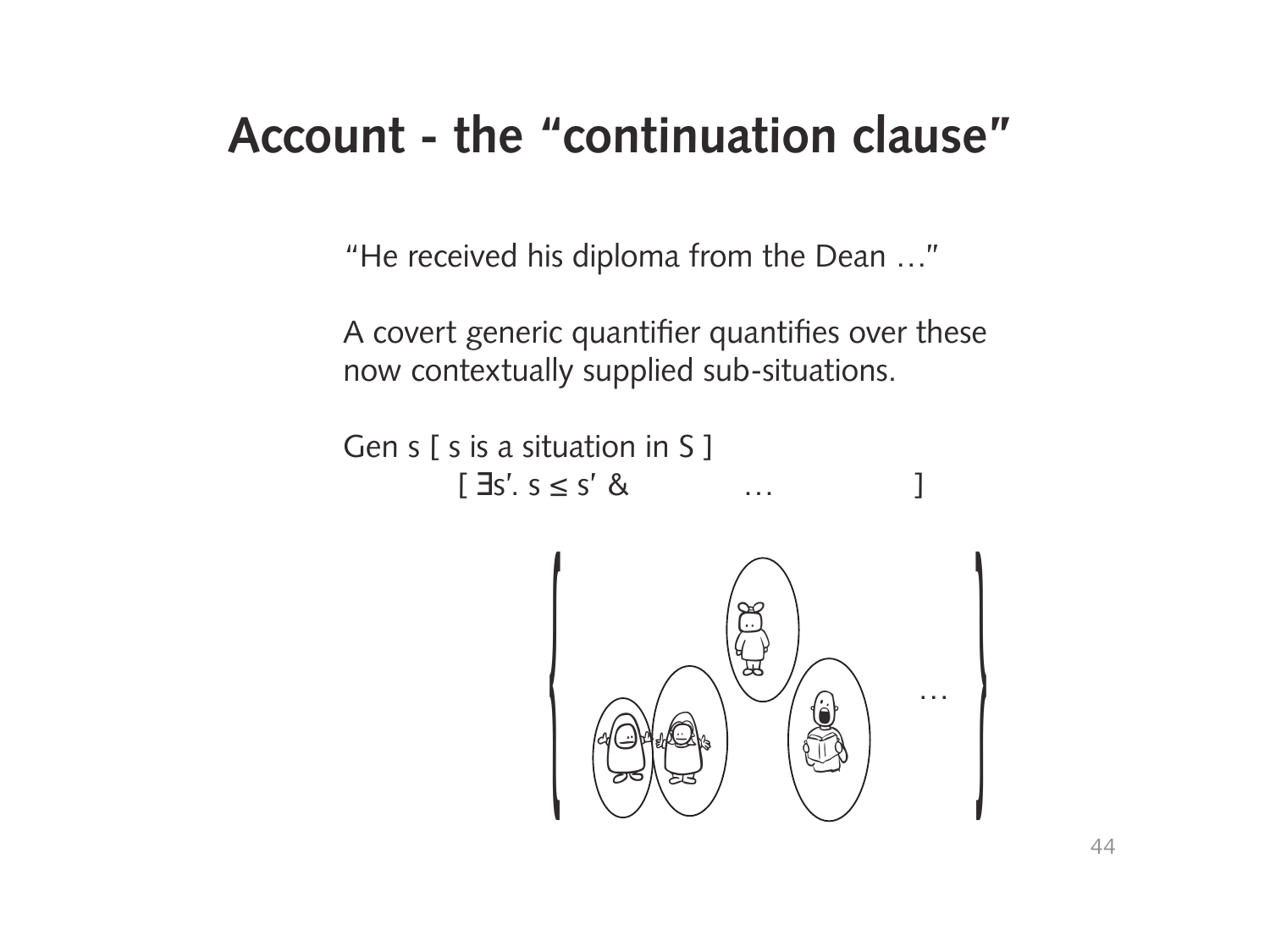# **Account - the "continuation clause"**

"He received his diploma from the Dean …"

 A covert generic quantifier quantifies over these now contextually supplied sub-situations.

```
Gen s \restriction s is a situation in S \restriction[\exists s'. s \leq s' & receive_diploma (he degree
                                candidate in s) in s']
```
 The pronoun in the continuation clause is a D-type pronoun.

Gen: He degree candidate in s receives his degree candidate's in s diploma from the Dean in s'.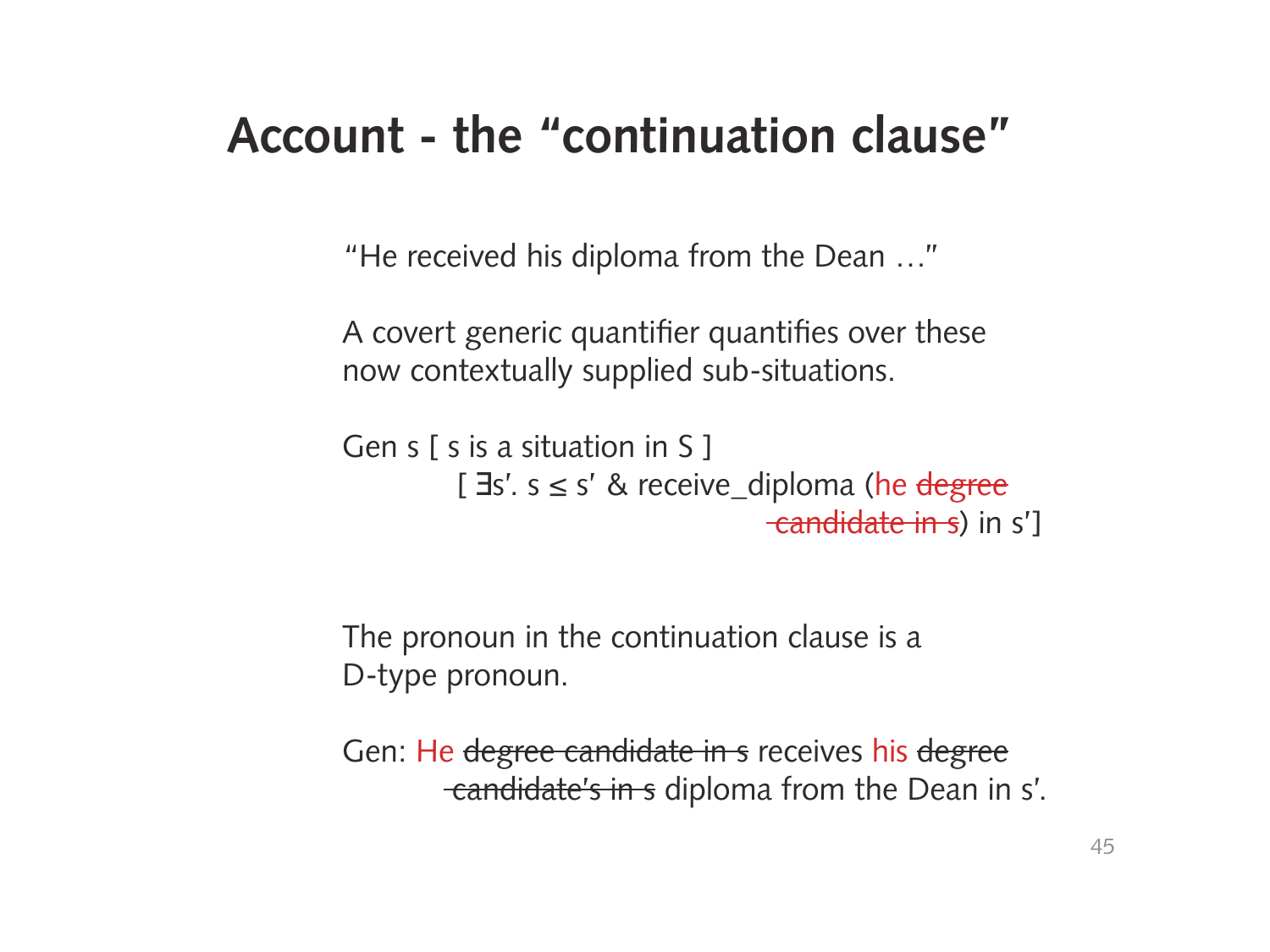## **Account**

 Telescoping involves no binding of the pronoun at all (at least no traditional "index" binding).

The binding is only apparent!

Two ingredients:

 positing a covert generic operator: only possible in non-accidental cases

setting up sub-situations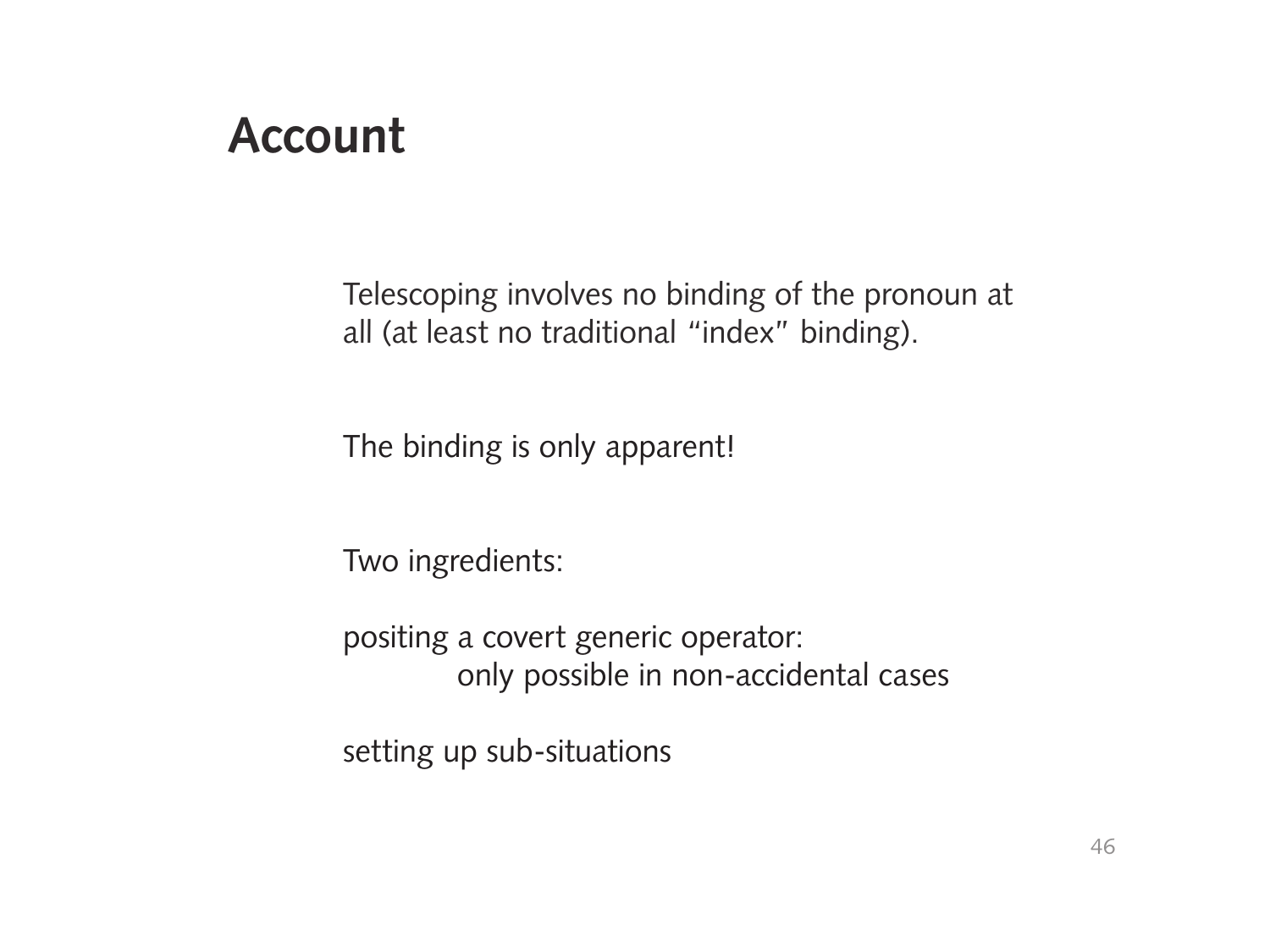# **Setting up the sub-situations**

 The plane got hit by a gust of wind shortly before landing. Thanks to the well trained crew though, an accident could be avoided.

 The pilot sent a message inviting every stewardess to the company's appreciation ceremony.

#She had acted very calmly and professionally.

The pilot congratulated every stewardess personally.

She had acted very calmly and professionally.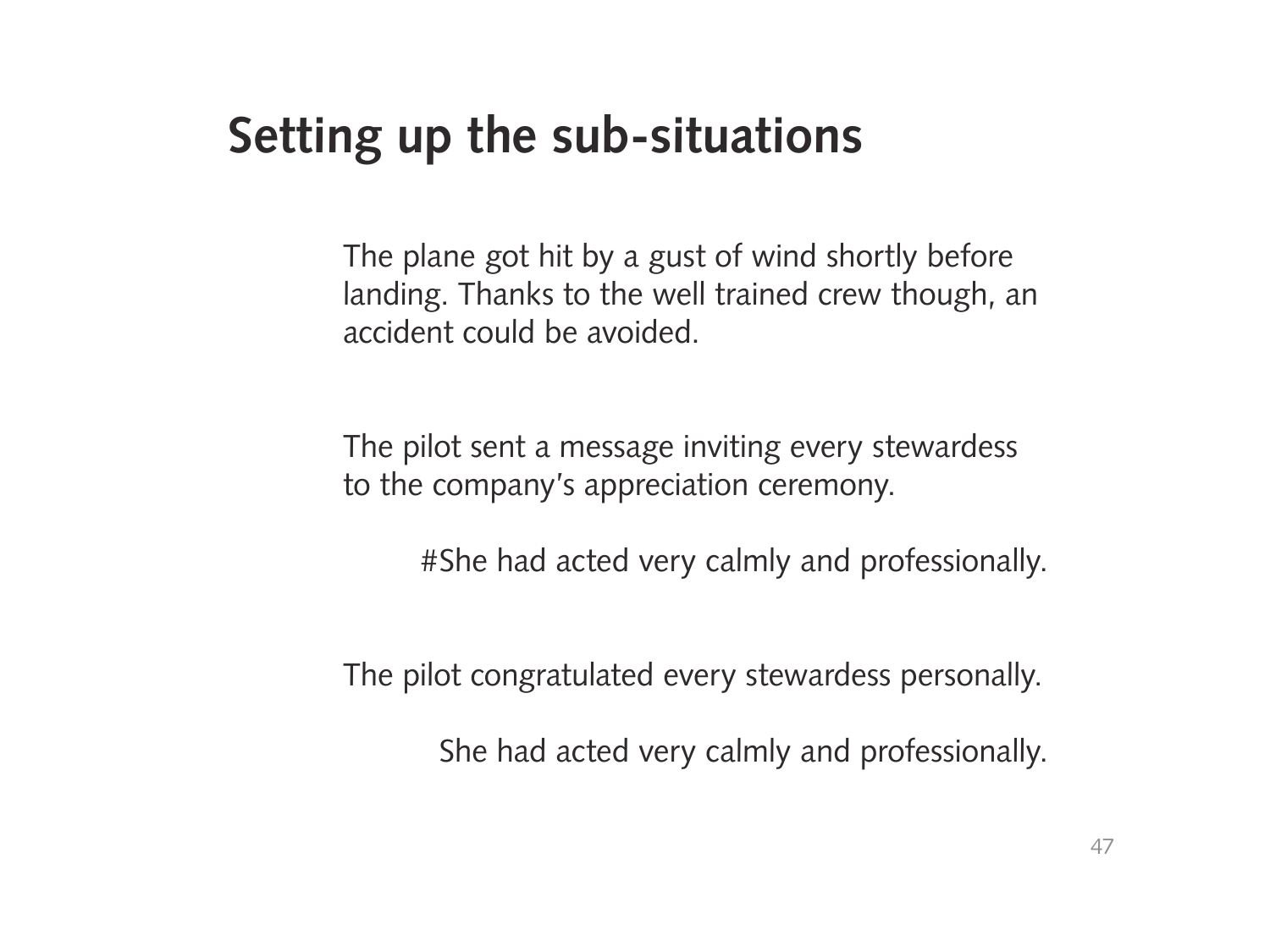### **Setting up the sub-situations**

 *Evans 2005*

 John drove up to the busy tollbooths. The toll taker was rude.

 John looked at the busy tollbooths. #The toll taker was rude.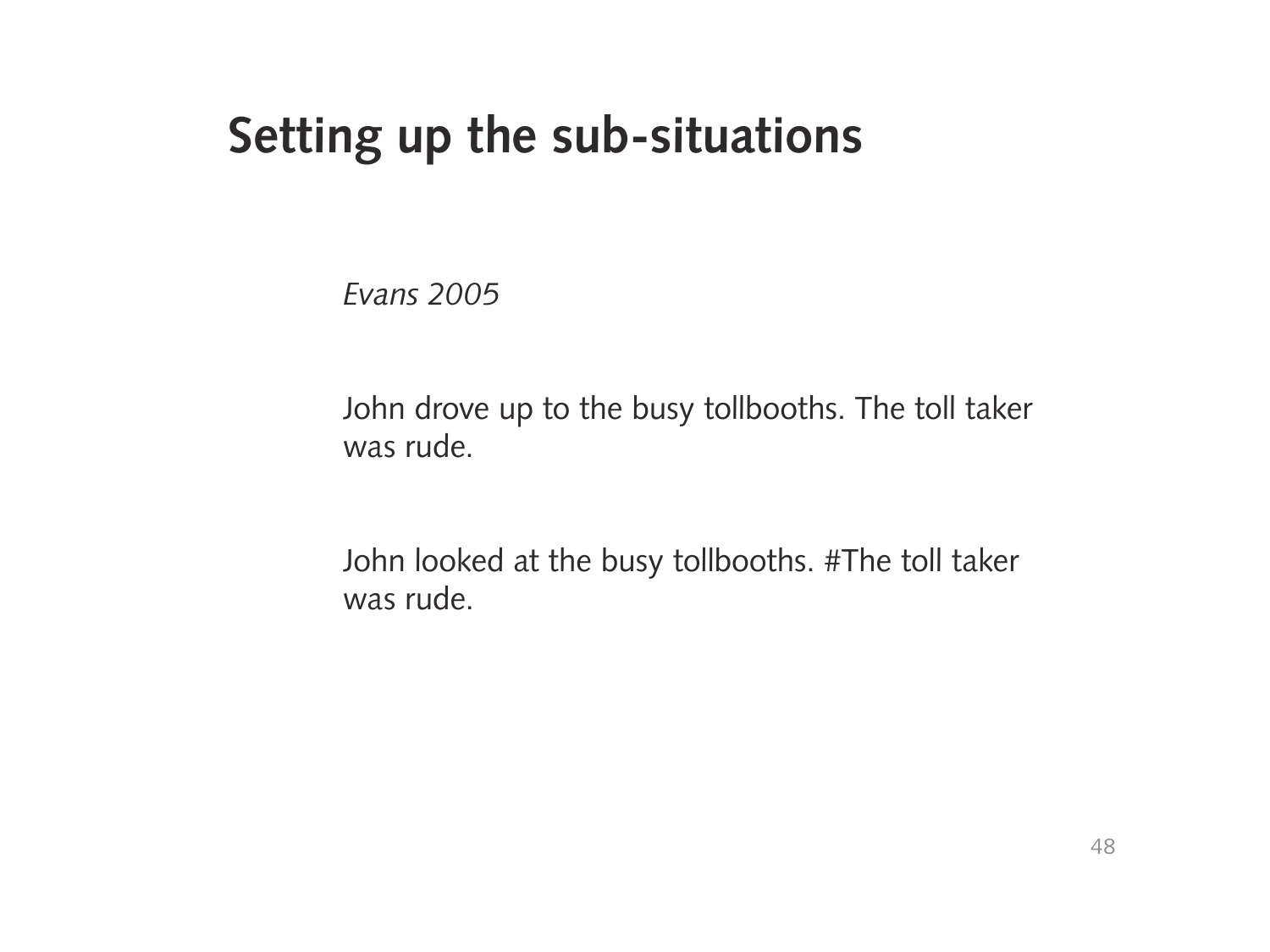#### **The 'no'-cases**

 No degree-candidate walked up to the stage. #He participated in a protest that day.

*Dekker* No computer leaves this building with a Zonnebloem-chip. It is removed before hand.

> " The first sentence of the example can be seen to be fully equivalent with the sentence *Every computer does not leave the building with a Zonnebloem-chip.*"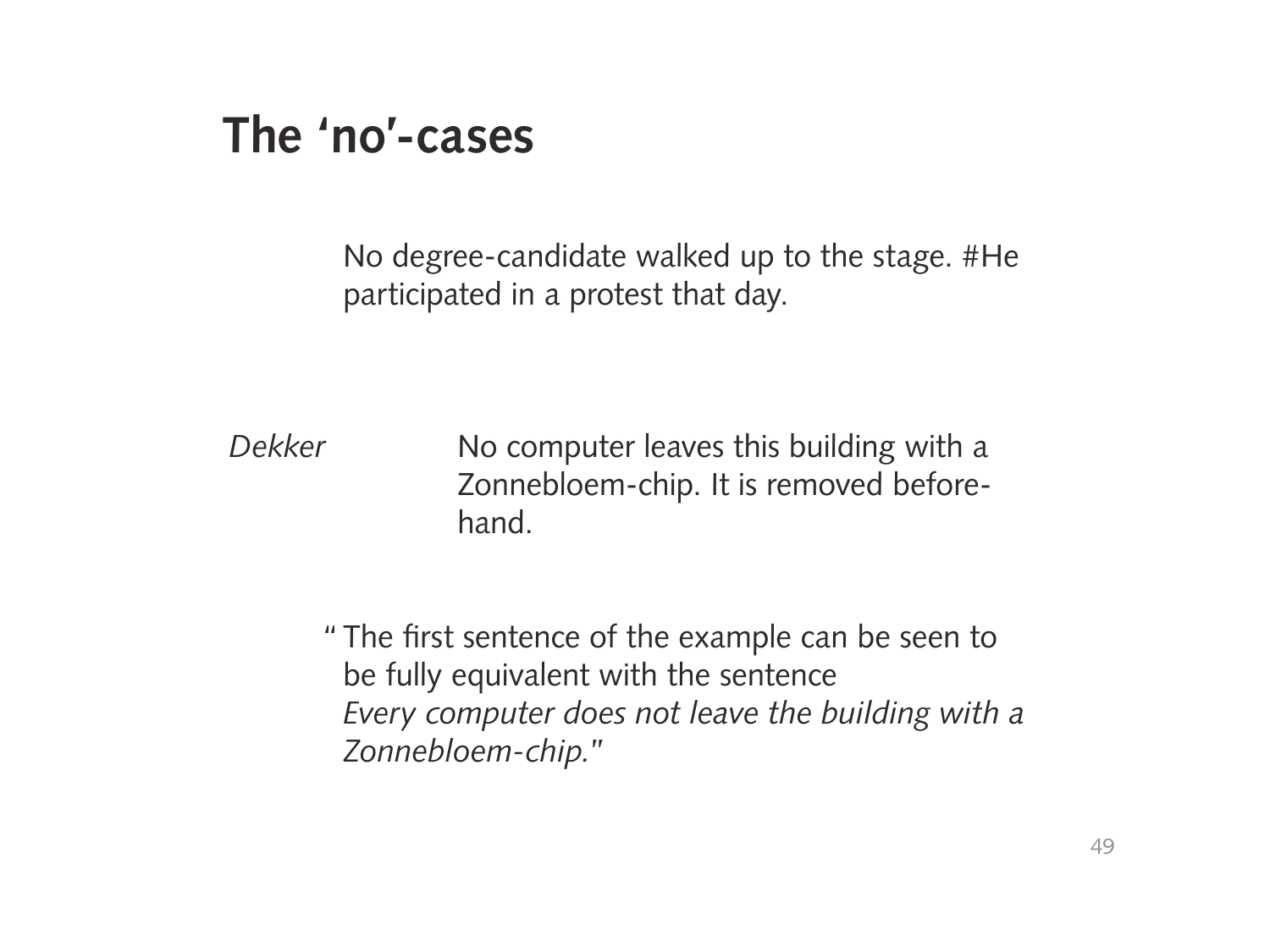For many of the telescoping cases, we need to postulate a covert generic operator.

This seems to be tied to non-accidentality.

 All coins in my pocket are silver. #Coins in my pocket are silver.

 All butter melts at 150º F. Butter melts at 150º F.

How to "help" telescoping:

- · making the accidental cases more non-accidental
- · adding an overt operator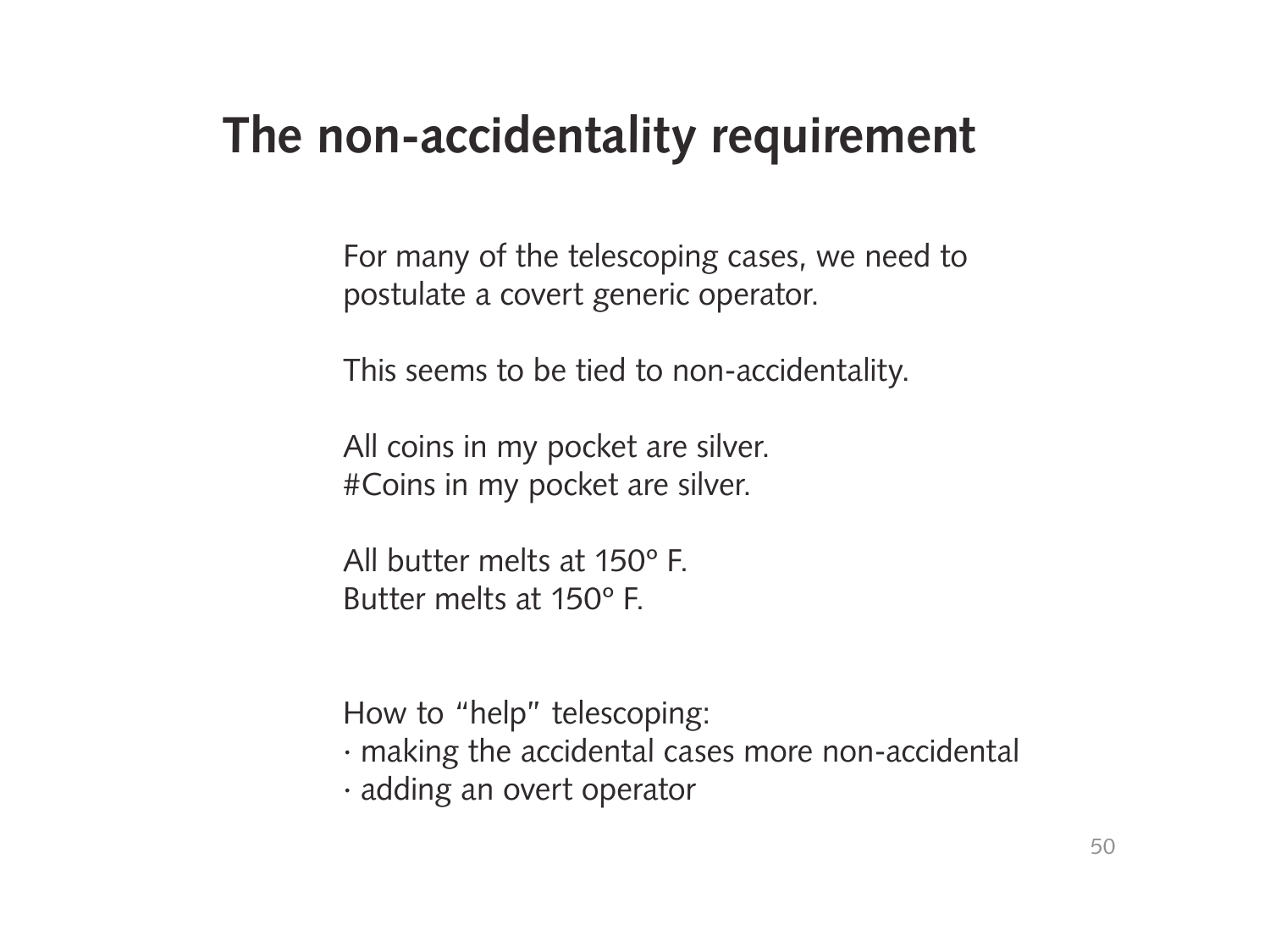Each student in the syntax class was accused of cheating on the exam, and he was reprimanded by the Dean.

 # Each student in the syntax class was accused of cheating on the exam, and he had a PhD in astrophysics.

 Each student in our syntax class was accused of cheating on the exam. ?In every instance, he had a PhD in astrophysics.

 Each student in our syntax two class was accused of cheating on the exam. ?He had successfully completed syntax one the year before.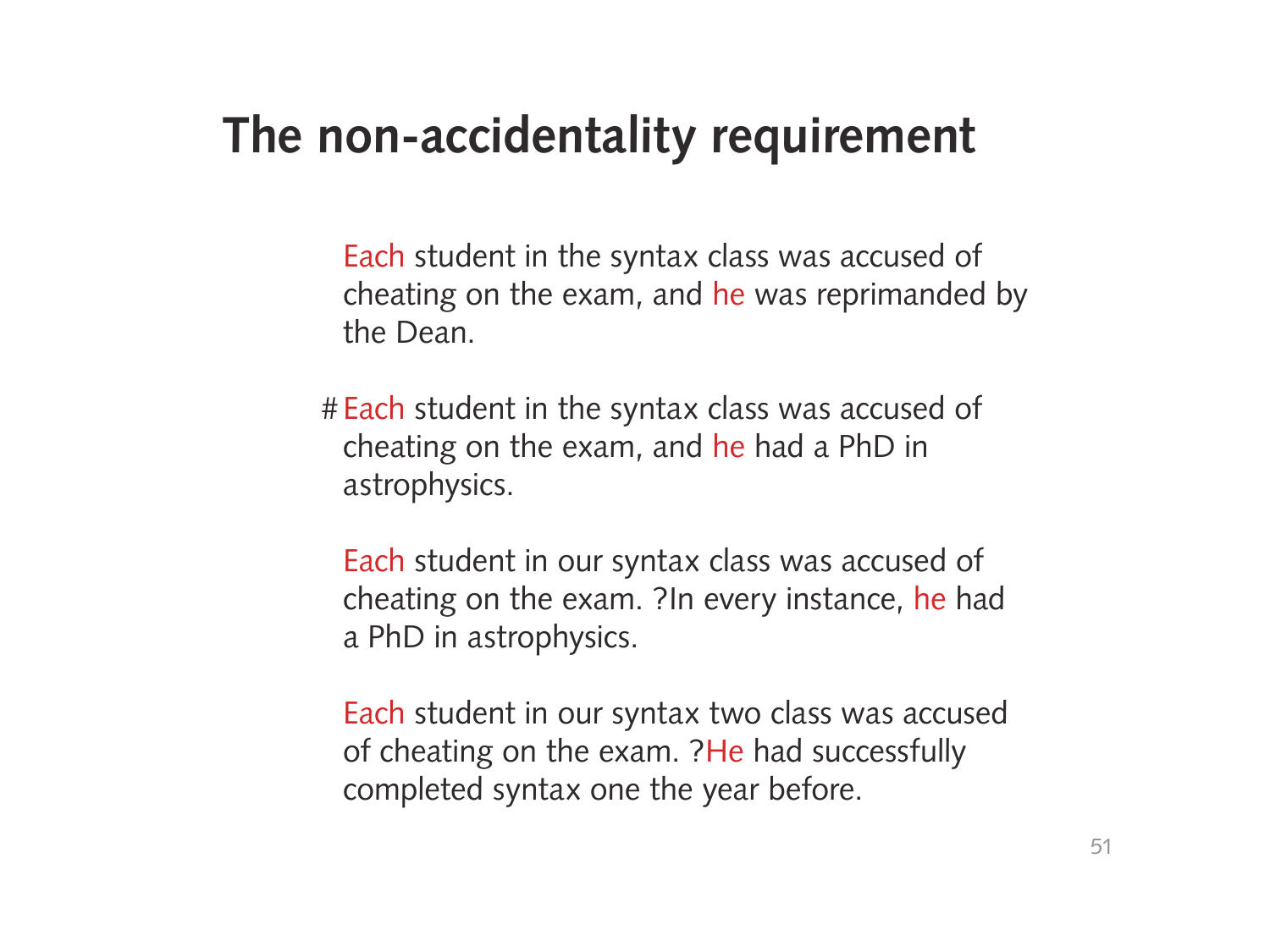Every dog came in. #It lay down under the table.

 I went to the circus last night. They had a number involving dogs that went like this: The circus performers put a table on some supports. Then, every dog came in. It lay down under the table, stood on its back paws, and lifted the table with its front paws. *Poesio & Zucchi*

Supports counterfactuals:

■ If you were a dog, that's what would you would have done!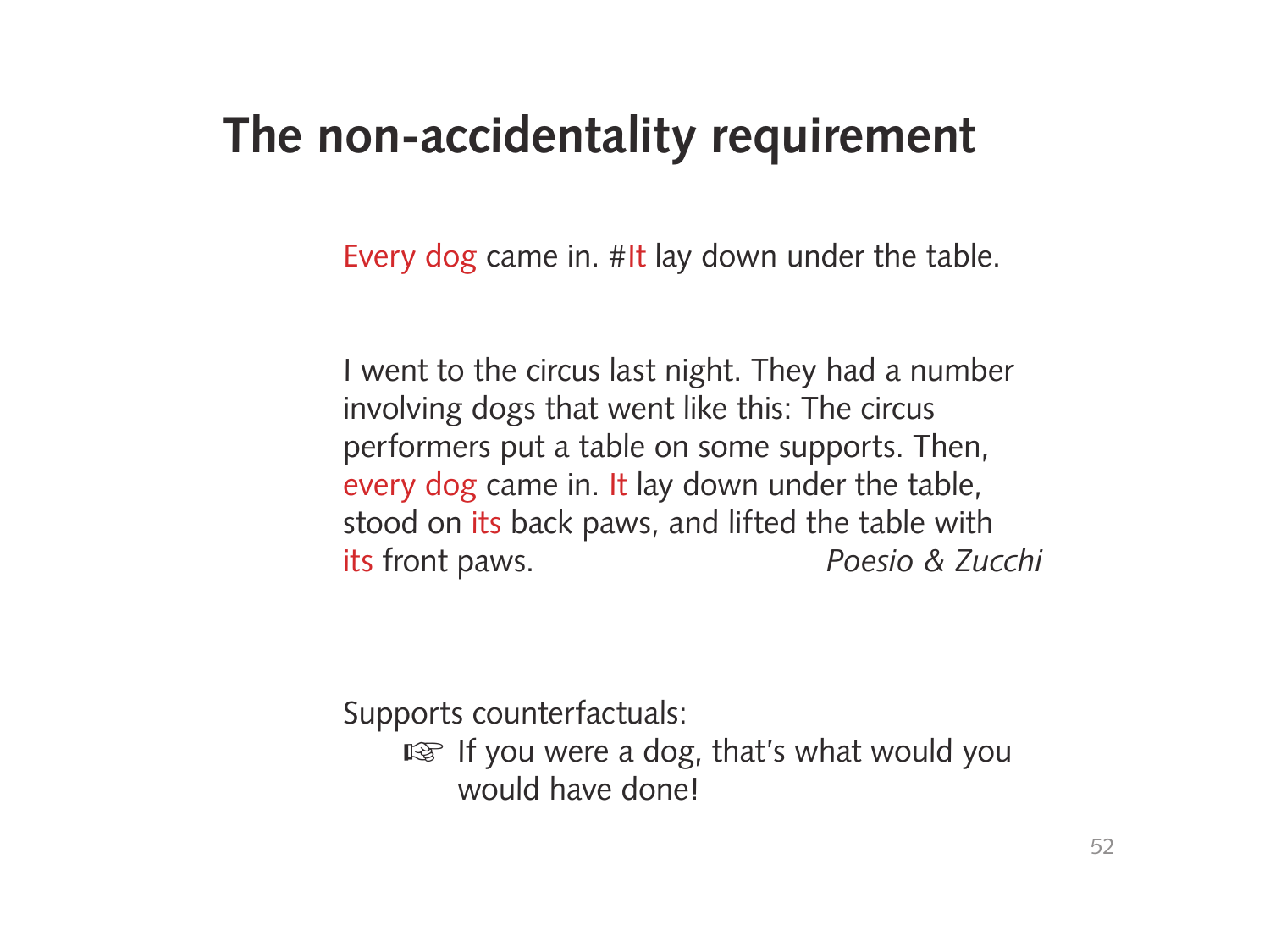# **Summary**

Dynamic strategy is not needed for telescoping.

 The static account presented here has a good chance at capturing the connection between non-accidentality and telescoping.

 The mechanism of zooming in and out of situations to salient sub-situations might be used in other (related) parts of the grammar as well.